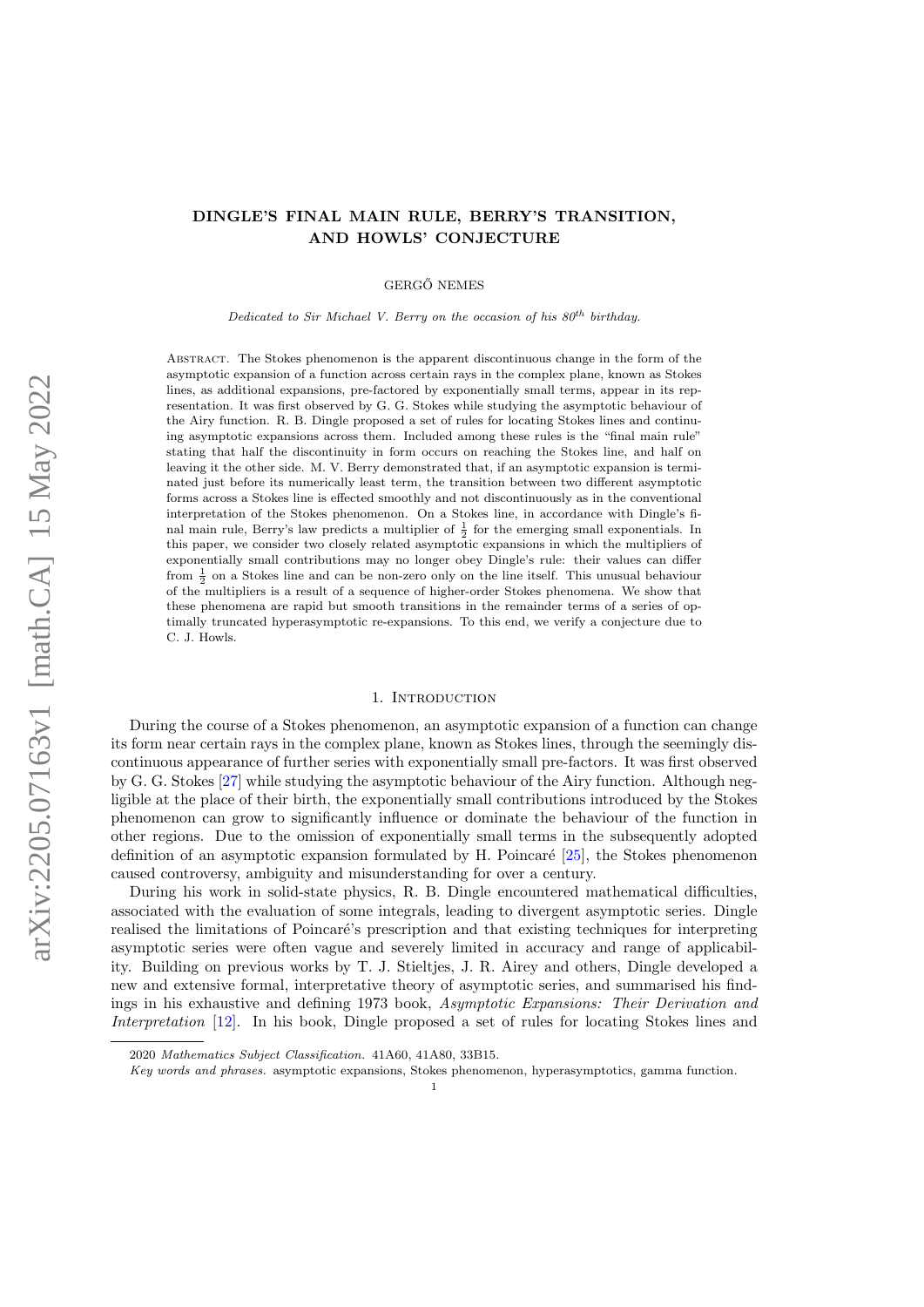<span id="page-1-0"></span>continuing asymptotic expansions across them. To illustrate these rules in the simplest case of a compound asymptotic expansion consisting of just two asymptotic series, we consider the parabolic cylinder functions. Let  $U(a, z)$  and  $V(a, z)$  denote those solutions of the parabolic cylinder equation

(1.1) 
$$
\frac{d^2w}{dz^2} = (\frac{1}{4}z^2 + a) w, \quad a \in \mathbb{R},
$$

which are respectively exponentially decreasing and increasing when  $z$  is real and positive. By trial substitution to the equation  $(1.1)$ , the asymptotic expansions of these solutions are readily found to be

(1.2) 
$$
U(a, z) \sim e^{-\frac{1}{4}z^2} z^{-a-\frac{1}{2}} \sum_{n=0}^{\infty} (-1)^n \frac{\left(\frac{1}{2} + a\right)_{2n}}{n!(2z^2)^n}
$$

and

(1.3) 
$$
V(a,z) \sim \sqrt{\frac{2}{\pi}} e^{\frac{1}{4}z^2} z^{a-\frac{1}{2}} \sum_{n=0}^{\infty} \frac{\left(\frac{1}{2} - a\right)_{2n}}{n!(2z^2)^n},
$$

for large positive z and fixed a, with  $(w)_n = \Gamma(w+n)/\Gamma(w)$ . The factor  $\sqrt{2/\pi}$  in the expansion of  $V(a, z)$  is inserted to match the normalisation convention in the literature, e.g., [\[21,](#page-22-0) [Ch. 12\]](https://dlmf.nist.gov/12). The rays arg  $z = \pm \frac{\pi}{2}$  are Stokes lines for  $U(a, z)$  where the first series (1.2) maximally dominates the second series (1.3) (Dingle's second rule). This also follows from the like signs and phases of the late terms in (1.2) (Dingle's first rule). When the ray  $\arg z = \frac{\pi}{2}$  is crossed the Stokes phenomenon switches on a divergent series proportional to (1.3) (Dingle's fourth rule). When  $\arg z = \pi$ , the second series (1.3) is at peak dominance relative to the first series, so has a Stokes line there (Dingle's second rule). This is also clear from the like signs and phases of the late terms in (1.3) (Dingle's first rule). Consequently, the asymptotic expansion (1.2) is valid in  $|\arg z| < \frac{\pi}{2}$ , while in the sector  $\frac{\pi}{2} < \arg z < \pi$  we have the compound expansion

$$
(1.4) \qquad U(a,z) \sim e^{-\frac{1}{4}z^2} z^{-a-\frac{1}{2}} \sum_{n=0}^{\infty} (-1)^n \frac{\left(\frac{1}{2}+a\right)_{2n}}{n!(2z^2)^n} + S \sqrt{\frac{2}{\pi}} e^{\frac{1}{4}z^2} z^{a-\frac{1}{2}} \sum_{n=0}^{\infty} \frac{\left(\frac{1}{2}-a\right)_{2n}}{n!(2z^2)^n}.
$$

The magnitude of the constant S, which may depend on a but is independent of z, is unknown at this stage. Its value can be determined by continuing the analysis for the next phase sector  $\pi < \arg z < \frac{3\pi}{2}$  and alluding to the fact that  $U(a, z)$  is real when z is real (cf. [\[12,](#page-21-0) pp. 9–10]), or by examining the asymptotic behaviour of the high-order coefficients in (1.2) [\[19\]](#page-22-0). With either of these two methods, it is found that

$$
S = \frac{\pi i}{\Gamma(\frac{1}{2} + a)} e^{-\pi i a}.
$$

If S is regarded not as a constant but as a function of  $\theta = \arg z$ , the expansion (1.4) applies in the larger sector  $-\frac{\pi}{2} < \arg z < \pi$  provided we set

(1.5) 
$$
S = S(\theta) = \begin{cases} 0 & \text{if } |\theta| < \frac{\pi}{2}, \\ \frac{\pi i}{2\Gamma(\frac{1}{2} + a)} e^{-\pi i a} & \text{if } \theta = \frac{\pi}{2}, \\ \frac{\pi i}{\Gamma(\frac{1}{2} + a)} e^{-\pi i a} & \text{if } \frac{\pi}{2} < \theta < \pi. \end{cases}
$$

The S is called the Stokes multiplier. The value of S on the Stokes line  $\theta = \frac{\pi}{2}$  was inferred from Dingle's "final main rule", namely that half the discontinuity in form occurs on reaching the Stokes line, and half on leaving it the other side. In Dingle's terminology, the combination of (1.4)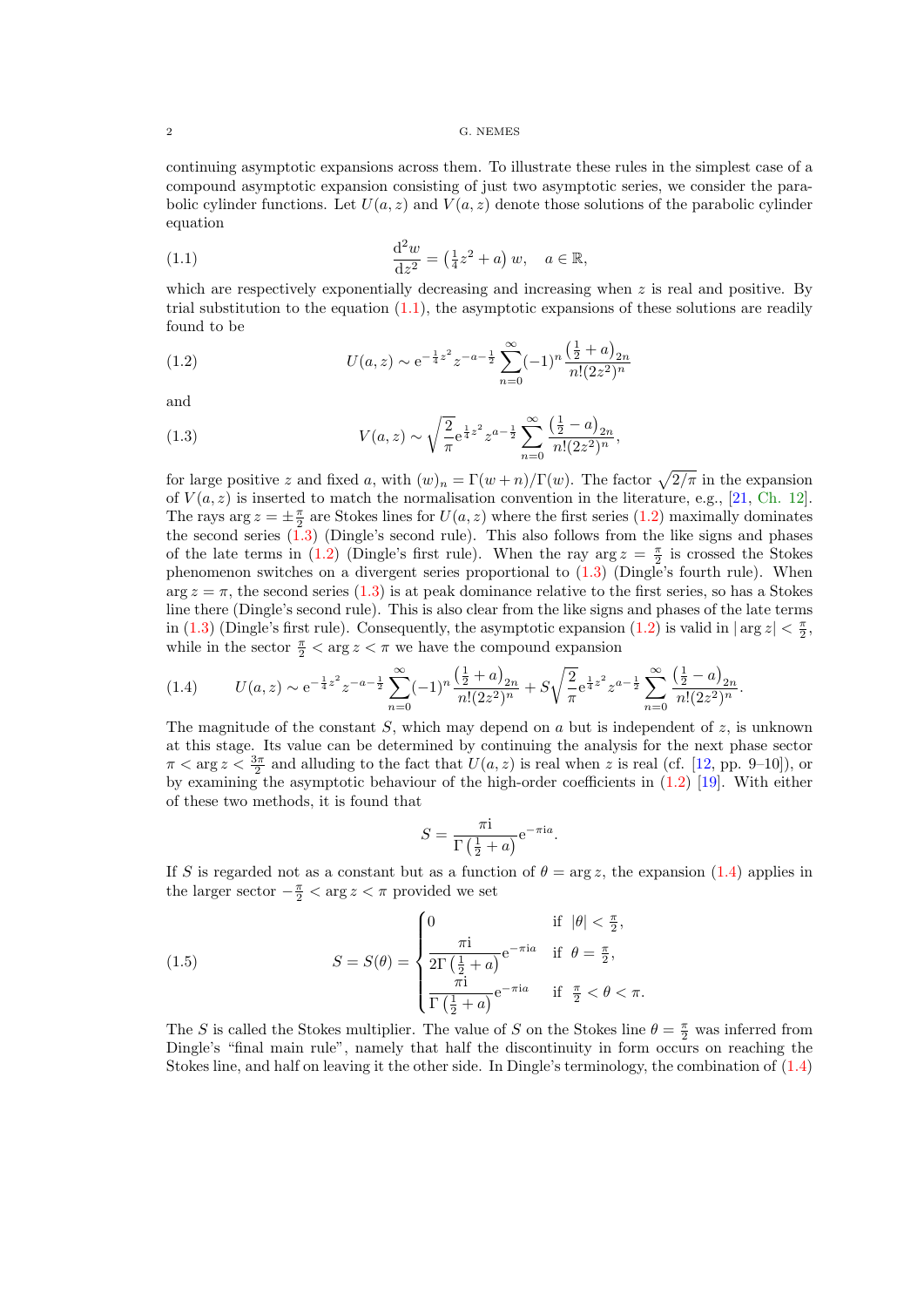and [\(1.5\)](#page-1-0) constitutes the complete asymptotic expansion of  $U(a, z)$  in the sector  $-\frac{\pi}{2} < \arg z < \pi$ . A similar analysis may be carried out for the conjugate sector  $-\pi < \arg z < -\frac{\pi}{2}$  and for the expansion  $(1.3)$  of  $V(a, z)$ .

This is the conventional view of the Stokes phenomenon, where the multiplier of the exponentially small contribution changes abruptly on crossing a Stokes line. In his insightful paper [\[3\]](#page-21-0), M. V. Berry adopted the view that the Stokes multiplier should be regarded as a continuous function of arg z, rather than a discontinuous one. In our example above, this is achieved by terminating the two series in [\(1.4\)](#page-1-0): the first series is truncated optimally (that is, just before its least term) after N terms, where  $N = \lfloor \frac{1}{2} |z|^2 - a \rfloor$ , and the second series is truncated at its first term. A modified Stokes multiplier  $S_N$  for the Stokes line arg  $z = \frac{\pi}{2}$  is then defined exactly by the identity

$$
U(a,z) = e^{-\frac{1}{4}z^2}z^{-a-\frac{1}{2}}\sum_{n=0}^{N-1}(-1)^n\frac{\left(\frac{1}{2}+a\right)_{2n}}{n!(2z^2)^n} + \mathcal{S}_N\frac{\sqrt{2\pi}}{\Gamma\left(\frac{1}{2}+a\right)}e^{\frac{1}{4}z^2}(ze^{-\pi i})^{a-\frac{1}{2}}.
$$

The  $S_N = S_N(\theta)$  is a piecewise continuous function of  $|z|$ , and a continuous function of  $\theta = \arg z$ . Berry demonstrated that if |z| is large and held fixed, then  $S_N$  changes rapidly but smoothly from approximately 0 to approximately 1 as  $\theta$  increases continuously from values somewhat below  $\frac{\pi}{2}$ to values somewhat above  $\frac{\pi}{2}$ . This is consistent with [\(1.4\)](#page-1-0) and [\(1.5\)](#page-1-0) above. In other words, Berry showed that the contribution of the exponentially small term in the neighbourhood of the Stokes line  $\arg z = \frac{\pi}{2}$  is introduced smoothly, and not as an abrupt jump as was commonly supposed. Moreover, Berry demonstrated that for a wide class of asymptotic expansions, this smooth transition of the Stokes multiplier obeys a universal form given approximately by an error function whose argument is an appropriate variable describing the transition across a Stokes line. In our example, Berry's approximation takes the form

$$
S_N \approx \frac{1}{2} + \frac{1}{2} \operatorname{erf}\left(\frac{1}{2} \frac{\operatorname{Im}(-z^2)}{\sqrt{\operatorname{Re}(-z^2)}}\right) = \frac{1}{2} \operatorname{erfc}\left(\frac{1}{2} \frac{\operatorname{Im}(z^2)}{\sqrt{\operatorname{Re}(-z^2)}}\right)
$$

,

where erf and erfc are the error function and the complementary error function, respectively. Thus,  $S_N$  increases smoothly from approximately 0 when  $\text{Im}(z^2)/\sqrt{\text{Re}(-z^2)}$  is large and negative (i.e., |z| is large and  $\arg z$  is just below  $\frac{\pi}{2}$ ) to approximately 1 when  $\text{Im}(z^2)/\sqrt{\text{Re}(-z^2)}$  is large and positive (i.e., |z| is large and  $\arg z$  is just above  $\frac{\pi}{2}$ ). On the Stokes line  $\arg z = \frac{\pi}{2}$ ,  $\text{Im}(z^2)/\sqrt{\text{Re}(-z^2)} = 0$  and therefore  $\mathcal{S}_N \approx \frac{1}{2}$ , in accordance with Dingle's final main rule.

Berry's approximation for the Stokes multiplier  $\mathcal{S}_N$  is derived by application of Dingle's theory of terminants. Dingle observed that, although the early terms of an asymptotic series can rapidly get extremely complicated, the high-order coefficients of a wide class of asymptotic expansions display a universal and simple form. (This phenomenon may be seen as a consequence of G. M. Darboux's approximation of high derivatives in terms of factorials [\[11\]](#page-21-0).) By a clever application of  $\hat{E}$ . Borel's summation method to the asymptotic form of the high orders, Dingle transformed the divergent tail of an asymptotic expansion into a new series in terms of certain integrals that he called "basic terminants". The resulting series, Dingle's "interpretation" of the asymptotic expansion, can yield exceedingly accurate approximations and automatically incorporates the Stokes phenomenon. He envisaged in his book that "these terminant expansions can themselves be closed with new terminants; and so on stage after stage". Such re-summations are now known as hyperasymptotics and have a well-established theory [\[2,](#page-21-0) [5,](#page-21-0) [6,](#page-21-0) [16\]](#page-21-0).

In this paper, we revisit two familiar, closely related asymptotic expansions, namely those of the gamma function  $\Gamma(z)$  and its reciprocal. These asymptotic expansions exhibit a significantly different behaviour than that discussed above: in the neighbourhood of the rays  $\arg z = \pm \frac{\pi}{2}$ , not one but infinitely many exponentially small contributions appear, each associated with its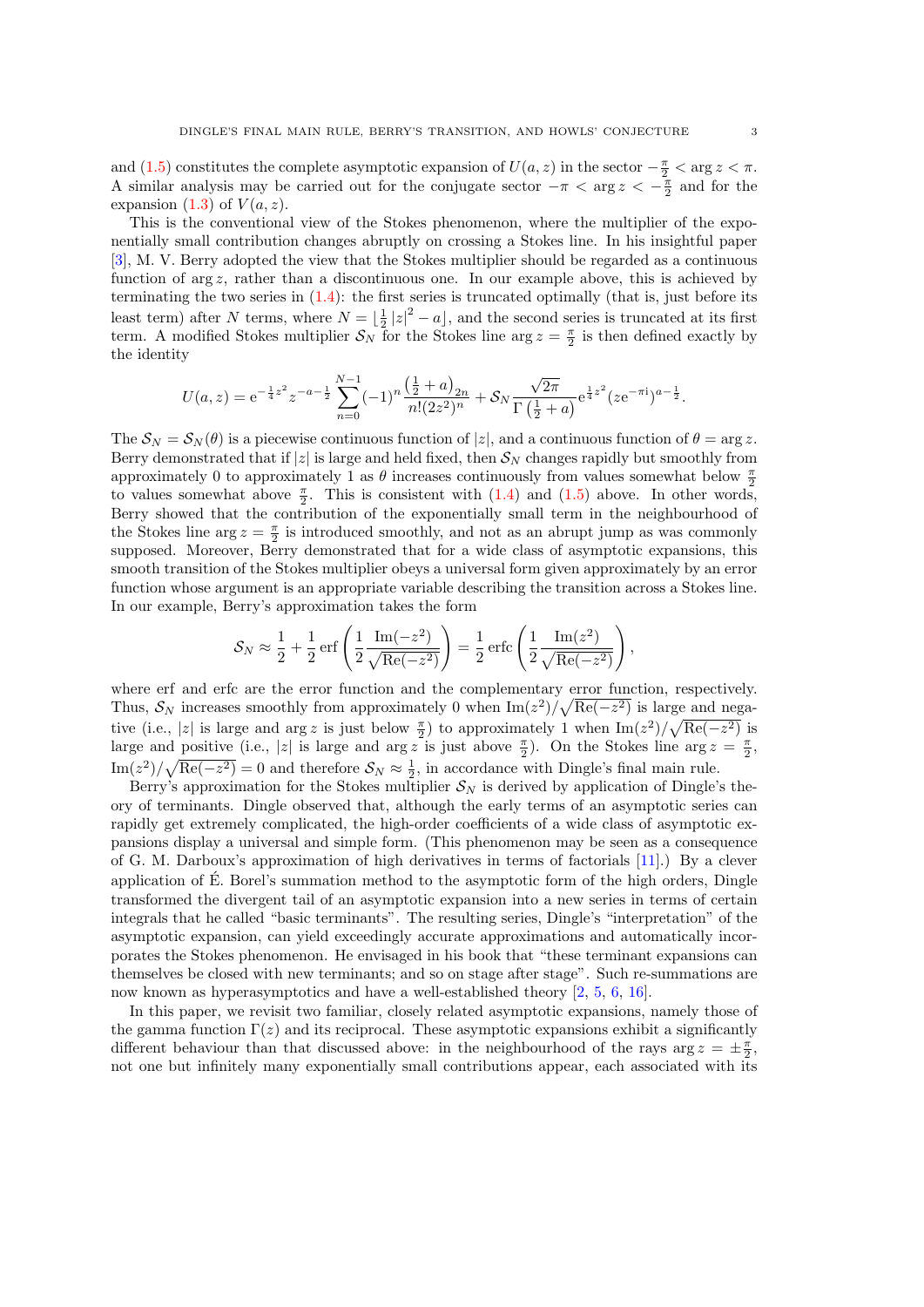<span id="page-3-0"></span>own Stokes multiplier. Furthermore, these contributions may no longer obey Dingle's rule: the value of their associated Stokes multipliers can differ from  $\frac{1}{2}$  on the Stokes line and may be nonzero only on the line itself. This unusual behaviour of the multipliers is a result of a sequence of higher-order Stokes phenomena. We will demonstrate that if the asymptotic expansions are interpreted as a series of optimally truncated hyperasymptotic re-expansions, the multiplier of each subdominant exponential experiences a smooth, but rapid, change in value described by a multivariate polynomial in complementary error functions. This result is a natural extension of Berry's theory to a particular, yet important, case of the higher-order Stokes phenomenon. Our proof relies crucially on a non-trivial identity between hyperterminants, which was originally conjectured by C. J. Howls.

The remaining part of the paper is organised as follows. In Section 2, we derive the complete asymptotic expansions of the gamma function and its reciprocal and determine the Stokes multipliers in the discontinuous sense. The smooth interpretation of the (higher-order) Stokes phenomena via hyperasymptotics is described in Section [3.](#page-6-0) In Section [4,](#page-12-0) we settle Howls' conjecture on the hyperterminants. Section [5](#page-14-0) contains the main result of the paper: the uniform asymptotic approximations for the hyperterminants in terms of complementary error functions. The paper concludes with a short discussion in Section [6.](#page-20-0)

## 2. The Stokes phenomenon associated with the gamma function and its reciprocal

A well-known representation of the logarithm of the gamma function is given by

(2.1) 
$$
\log \Gamma(z) = \left(z - \frac{1}{2}\right) \log z - z + \frac{1}{2} \log(2\pi) + g(z),
$$

where  $g(z)$  is an analytic function of z on the principal sheet  $|\arg z| < \pi$  of the complex logarithm. Several explicit representations for  $g(z)$  are available in the literature (see, e.g., [\[24,](#page-22-0) §2.1.1]). It is well known that as  $z \to \infty$  in  $|\arg z| < \frac{\pi}{2}$ ,  $g(z)$  possesses the asymptotic expansion

(2.2) 
$$
g(z) \sim \sum_{n=1}^{\infty} \frac{B_{2n}}{2n(2n-1)z^{2n-1}} = \frac{1}{12z} - \frac{1}{360z^3} + \frac{1}{1260z^5} - \dots
$$

where  $B_n$  are the Bernoulli numbers (see [\[21,](#page-22-0) [Eq. 5.11.1\]](https://dlmf.nist.gov/5.11.E1)). Since successive even-order Bernoulli numbers have opposite signs, all terms in the asymptotic expansion  $(2.2)$  have the same phase when  $\arg z = \pm \frac{\pi}{2}$ , so these are Stokes lines for  $\log \Gamma(z)$ .

To obtain the expansion in the sectors  $\frac{\pi}{2} < |\arg z| < \pi$ , we can use the reflection formula in the form

$$
\Gamma(-z) = -\frac{\pi}{z \sin(\pi z)} \frac{1}{\Gamma(z)}.
$$

Substitution into  $(2.1)$  shows that  $q(z)$  must satisfy the functional relation

(2.3) 
$$
g(z) = -g(ze^{\mp \pi i}) - \log(1 - e^{\pm 2\pi i z}) = -g(ze^{\mp \pi i}) + \sum_{k=1}^{\infty} \frac{e^{\pm 2\pi i kz}}{k}.
$$

The upper or lower sign is taken according as  $z$  is in the upper or lower left half-plane. Thus the analytic continuation of  $g(z)$  has generated an infinite string of exponential terms. These terms are subdominant compared to the series (2.2) in the upper and lower half-planes and are maximally subdominant on the Stokes lines  $\arg z = \pm \frac{\pi}{2}$ , respectively. As z approaches the negative real axis, however, these exponentials steadily grow in magnitude and add to generate the poles of  $\Gamma(z)$ .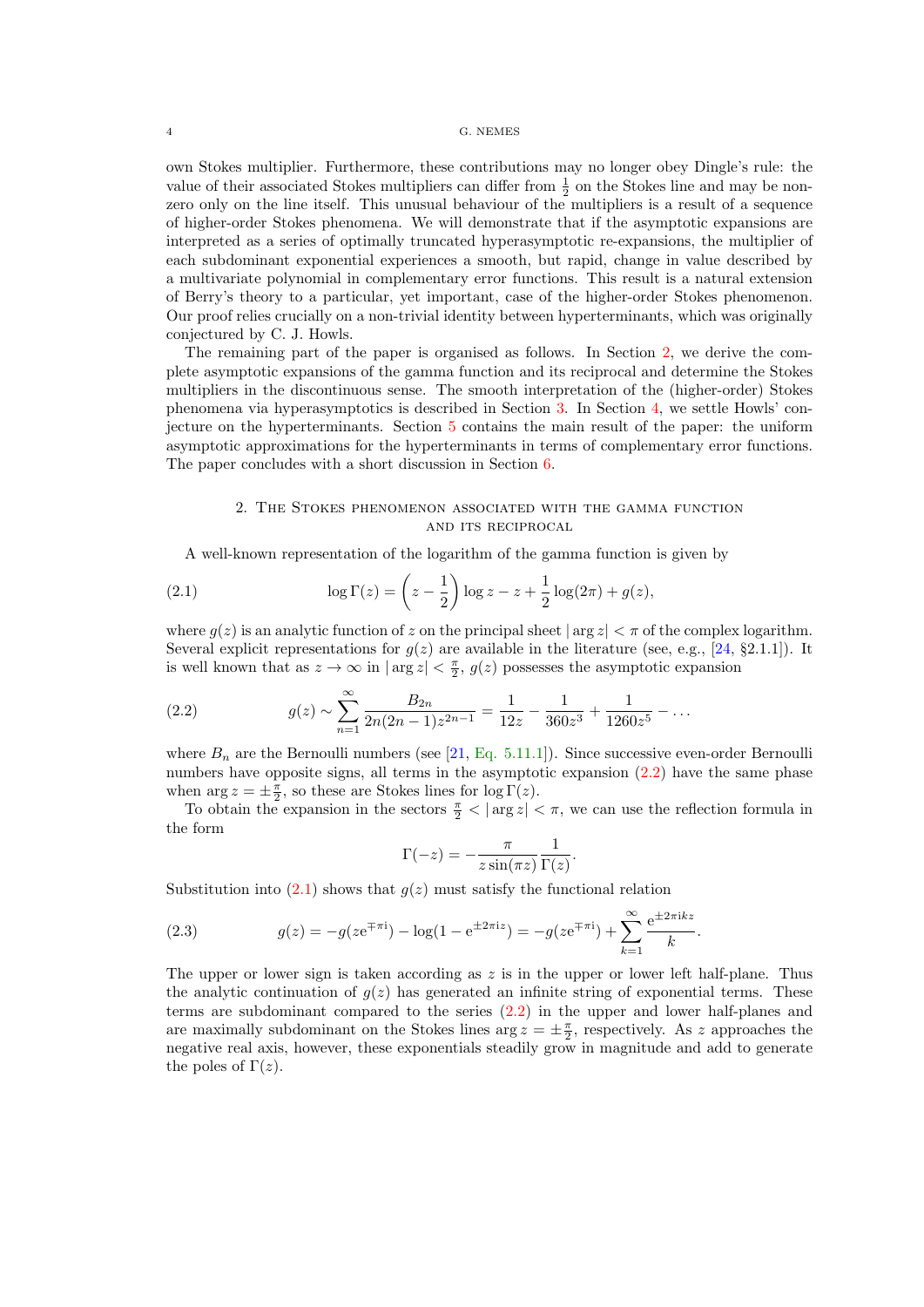<span id="page-4-0"></span>The combination of  $(2.1)$ ,  $(2.2)$  and  $(2.3)$ , and Dingle's final main rule yields the complete asymptotic expansion of  $\log \Gamma(z)$  in the sector  $|\arg z| < \pi$ :

$$
(2.4) \qquad \log \Gamma(z) \sim \left(z - \frac{1}{2}\right) \log z - z + \frac{1}{2} \log(2\pi) + \sum_{n=1}^{\infty} \frac{B_{2n}}{2n(2n-1)z^{2n-1}} + \sum_{k=1}^{\infty} S^{(k)} \frac{e^{\pm 2\pi i k z}}{k},
$$

where the Stokes multipliers  $S^{(k)}$  are

$$
S^{(k)} = S^{(k)}(\theta) = \begin{cases} 0 & \text{if } |\theta| < \frac{\pi}{2}, \\ \frac{1}{2} & \text{if } \theta = \pm \frac{\pi}{2}, \\ 1 & \text{if } \frac{\pi}{2} < |\theta| < \pi, \end{cases}
$$

with  $\theta = \arg z$ . R. B. Paris and A. D. Wood [\[23\]](#page-22-0) gave an alternative derivation of the expansions on the Stokes lines by invoking the specific form of  $|\Gamma(iy)|, y > 0$ .

It is expected that the small exponentials emerge from the remainder of the optimally truncated divergent series  $(2.2)$  in a smooth manner, according to the error function law, as z crosses the rays  $\arg z = \pm \frac{\pi}{2}$ . The demonstration of the smooth transition of the leading subdominant exponentials  $(k = 1$  in  $(2.4)$ ) was first given by Paris and Wood [\[23\]](#page-22-0). Berry [\[4\]](#page-21-0) proved by a different method, involving a sequence of increasingly delicate subtractions of optimally-truncated asymptotic series, that all the smaller exponentials appear in this way. His result was later reproduced by Paris and D. Kaminski using Mellin–Barnes integrals [\[24,](#page-22-0) §6.4.2] (see also [\[22\]](#page-22-0)).

Our primary interest in this paper is concerned with the asymptotics, and the related Stokes phenomena, of the gamma function itself rather than its logarithm. With regard to this case, it is convenient to introduce the scaled gamma function  $\Gamma^*(z)$  defined by

$$
\Gamma^*(z) = \frac{\Gamma(z)}{\sqrt{2\pi}z^{z-1/2}e^{-z}} = e^{g(z)}.
$$

The function  $\Gamma^*(z)$  can be analytically continued as a meromorphic function on the Riemann surface  $\mathbb C$  associated with the complex logarithm. Exponentiation of [\(2.2\)](#page-3-0) produces the familiar asymptotic expansion

(2.5) 
$$
\Gamma^*(z) \sim \sum_{n=0}^{\infty} (-1)^n \frac{\gamma_n}{z^n} = 1 + \frac{1}{12z} + \frac{1}{288z^2} - \frac{139}{51840z^3} - \dots,
$$

as  $z \to \infty$  in the sector  $|\arg z| < \frac{\pi}{2}$ , where  $\gamma_n$  are the so-called Stirling coefficients (see, e.g., [\[24,](#page-22-0) §2.1.2]). The corresponding expansion for the reciprocal function is given by

(2.6) 
$$
\frac{1}{\Gamma^*(z)} \sim \sum_{n=0}^{\infty} \frac{\gamma_n}{z^n} = 1 - \frac{1}{12z} + \frac{1}{288z^2} + \frac{139}{51840z^3} - \dots,
$$

as  $z \to \infty$  in  $|\arg z| < \frac{\pi}{2}$ . Observe that  $(2.6)$  involves the same set of coefficients as  $(2.5)$  but with different signs of the coefficients with odd index. This may be explained by noting that the series  $(2.2)$  has odd powers only [\[28,](#page-22-0) p. 63]. We remark that the reciprocal function is analytic on  $\widehat{\mathbb{C}}$ .

The Stokes phenomena associated with the gamma function and its reciprocal are directly inherited from that of the function  $\log \Gamma(z)$ . In particular, the positive and negative imaginary axes are Stokes lines. There are however significant differences which only become apparent when studying complete asymptotic expansions and the values of Stokes multipliers on the rays  $\arg z = \pm \frac{\pi}{2}$ . Indeed, exponentiation of (2.4) yields the complete asymptotic expansions of  $\Gamma^*(z)$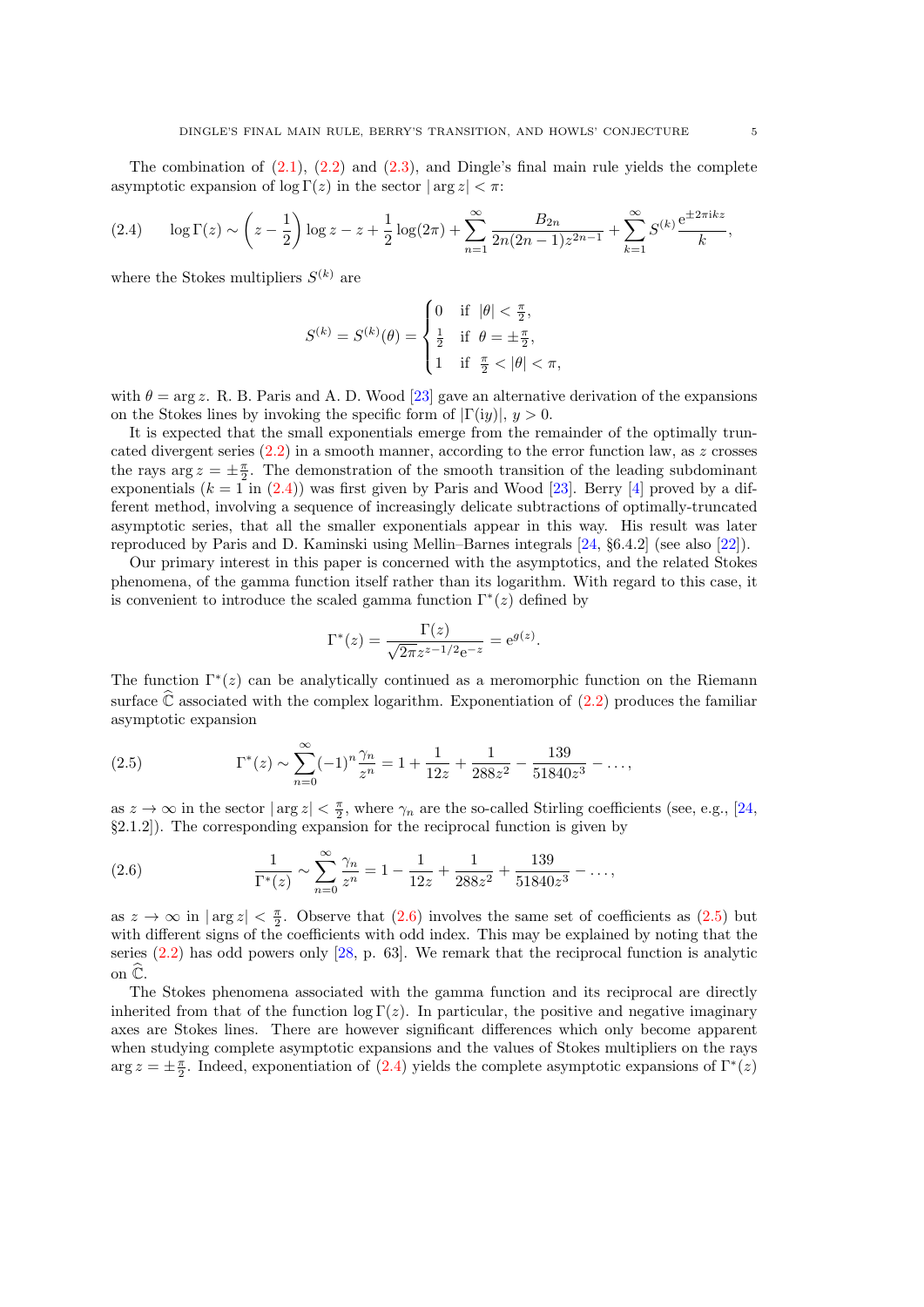<span id="page-5-0"></span>and its reciprocal in the sector  $|\arg z| < \pi$ :

(2.7) 
$$
\Gamma^*(z) \sim \sum_{n=0}^{\infty} (-1)^n \frac{\gamma_n}{z^n} + \sum_{k=1}^{\infty} \mathbf{S}^{(k)} e^{\pm 2\pi i k z} \sum_{n=0}^{\infty} (-1)^n \frac{\gamma_n}{z^n}
$$

and

(2.8) 
$$
\frac{1}{\Gamma^*(z)} \sim \sum_{n=0}^{\infty} \frac{\gamma_n}{z^n} - \sum_{k=1}^{\infty} \widetilde{\mathbf{S}}^{(k)} e^{\pm 2\pi i k z} \sum_{n=0}^{\infty} \frac{\gamma_n}{z^n},
$$

where the Stokes multipliers  $\mathbf{S}^{(k)}$  and  $\mathbf{S}^{(k)}$  are

(2.9) 
$$
\mathbf{S}^{(k)} = \mathbf{S}^{(k)}(\theta) = \begin{cases} 0 & \text{if } |\theta| < \frac{\pi}{2}, \\ \frac{1}{k!} \left(\frac{1}{2}\right)_k & \text{if } \theta = \pm \frac{\pi}{2}, \\ 1 & \text{if } \frac{\pi}{2} < |\theta| < \pi, \end{cases}
$$

for  $k \geq 1$ , and

$$
(2.10) \quad \widetilde{\mathbf{S}}^{(1)} = \widetilde{\mathbf{S}}^{(1)}(\theta) = \begin{cases} 0 & \text{if } |\theta| < \frac{\pi}{2}, \\ \frac{1}{2} & \text{if } \theta = \pm \frac{\pi}{2}, \\ 1 & \text{if } \frac{\pi}{2} < |\theta| < \pi, \end{cases} \qquad \widetilde{\mathbf{S}}^{(k)} = \widetilde{\mathbf{S}}^{(k)}(\theta) = \begin{cases} 0 & \text{if } |\theta| < \frac{\pi}{2}, \\ \frac{-1}{k!} \left(-\frac{1}{2}\right)_k & \text{if } \theta = \pm \frac{\pi}{2}, \\ 0 & \text{if } \frac{\pi}{2} < |\theta| < \pi, \end{cases}
$$

for  $k \geq 2$ , and with  $\theta = \arg z$  (cf. [\[14,](#page-21-0) §3.2]). The upper or lower signs are taken in (2.7) and  $(2.8)$  according as z is in the upper or lower left half-plane. Expansions of type  $(2.7)$  and  $(2.8)$ are commonly referred to as transseries expansions. It is seen from (2.7) that when either the positive or the negative imaginary axis is crossed the Stokes phenomenon switches on an infinite copy of the expansion [\(2.5\)](#page-4-0), pre-factored by increasingly subdominant exponentially small terms. But the situation is different from the case of  $\log \Gamma(z)$ , in that the Stokes multipliers of the subsubdominant contributions (corresponding to  $k \geq 2$ ) do not follow Dingle's final main rule. The complete asymptotic expansion (2.8) of the reciprocal function exhibits an even more striking behaviour: an infinite number of exponentially small contributions of decreasing magnitude appear on each of the Stokes lines  $\arg z = \pm \frac{\pi}{2}$  from which only the leading one  $(k = 1$  in (2.8)) survives on the respective other side. (The disappearance of the exponentials is essential since the reciprocal gamma function is analytic along the negative real axis.) This unconventional behaviour of the Stokes multipliers is a consequence of a series of higher-order Stokes phenomena taking place across the lines  $\arg z = \pm \frac{\pi}{2}$ . These phenomena are not present in the expansion [\(2.2\)](#page-3-0) of log Γ(z). At a higher-order Stokes phenomenon, a Stokes multiplier itself can change value, and in particular the potential for a Stokes phenomenon to occur is changed (for a general account see [\[13\]](#page-21-0)). This is indeed reflected in the expressions for  $S^{(k)}$  and  $\widetilde{S}^{(k)}$ ,  $k \geq 2$ .

The smooth interpretation of the Stokes phenomenon associated with the leading subdominant exponentials  $e^{\pm 2\pi i z}$  in (2.7) and (2.8) was studied by W. G. C. Boyd [\[8\]](#page-21-0) and the present author [\[14\]](#page-21-0). They verified that these small exponentials are born from the remainder of the optimally truncated expansions  $(2.5)$  and  $(2.6)$ , and obey Berry's error function smoothing law. As Berry [\[4\]](#page-21-0) remarks, the smoothings of the smaller exponentials which are apparent with  $\log \Gamma(z)$  are obscured if one considers  $\Gamma(z)$  instead, and their recovery might require hyperasymptotics. In the subsequent section we shall show this indeed to be the case: the smaller exponentials are born from the remainder terms of successive hyperasymptotic re-expansions. However, there are two major differences compared with  $\log \Gamma(z)$ . First, the switching-on of successively smaller exponential contributions can only be revealed one at a time, and second, the appearance of the sub-subdominant expansions is no longer described by a single error function. (We remark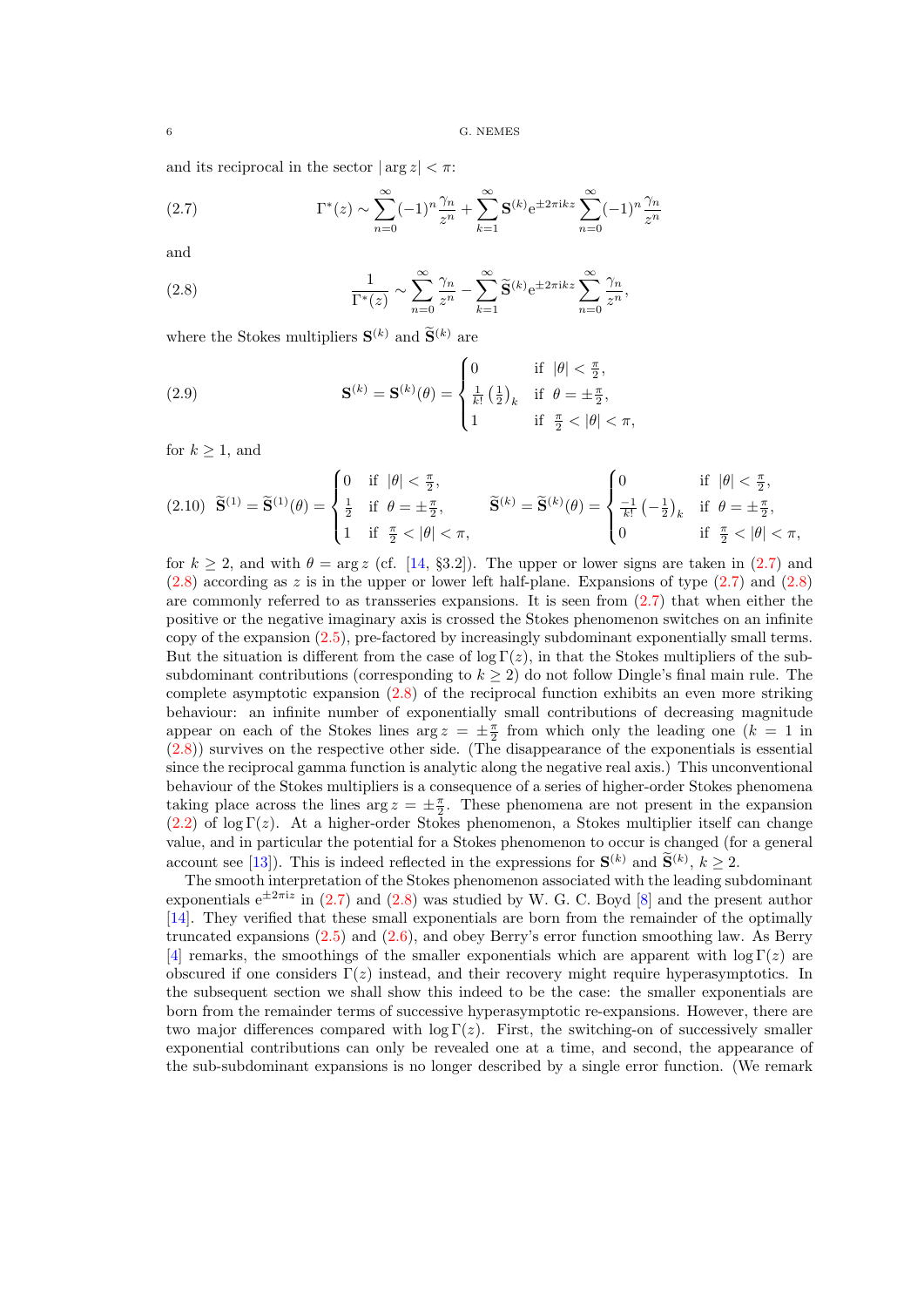<span id="page-6-0"></span>that an example of the non-universality of the error function smoothing law was also found by S. J. Chapman [\[10\]](#page-21-0) in the solution of an inhomogeneous delay equation.)

#### 3. Hyperasymptotics and Stokes smoothings

In this section, we discuss the hyperasymptotics process and the smoothings of the (higherorder) Stokes phenomena for the gamma function and its reciprocal. Briefly, hyperasymptotics is the systematic re-expansion of successive remainder terms in an asymptotic expansion that automatically incorporates the Stokes phenomenon. Each step of the process reduces the size of the error term by an exponentially small factor.

For any positive integer N, we denote by  $R_N(z)$  and  $\tilde{R}_N(z)$  the remainders of the series [\(2.5\)](#page-4-0) and  $(2.6)$  truncated to N terms:

(3.1) 
$$
\Gamma^*(z) = \sum_{n=0}^{N-1} (-1)^n \frac{\gamma_n}{z^n} + R_N(z) \text{ and } \frac{1}{\Gamma^*(z)} = \sum_{n=0}^{N-1} \frac{\gamma_n}{z^n} + \widetilde{R}_N(z).
$$

Note that for each N,  $R_N(z)$  and  $\tilde{R}_N(z)$  are analytic functions of z in the sector  $|\arg z| < \pi$ . The basis of hyperasymptotics will be the exact resurgence formulae([\[8,](#page-21-0) p. 616], [\[14,](#page-21-0) p. 576])

$$
(3.2) \qquad R_N(z) = \frac{1}{2\pi i} \frac{1}{z^N} \int_0^{\left[\pi/2^-\right]} \frac{e^{2\pi i t} t^{N-1}}{1 - t/z} \Gamma^*(t) dt - \frac{1}{2\pi i} \frac{1}{z^N} \int_0^{\left[-\pi/2^+\right]} \frac{e^{-2\pi i t} t^{N-1}}{1 - t/z} \Gamma^*(t) dt
$$

and (3.3)

$$
\widetilde{R}_N(z) = -\frac{1}{2\pi i} \frac{1}{z^N} \int_0^{[\pi/2^-]} \frac{e^{2\pi i t} t^{N-1}}{1 - t/z} \Gamma^*(t e^{-\pi i}) dt + \frac{1}{2\pi i} \frac{1}{z^N} \int_0^{[-\pi/2^+]} \frac{e^{-2\pi i t} t^{N-1}}{1 - t/z} \Gamma^*(t e^{\pi i}) dt.
$$

Here and throughout the paper we use the notation  $\int_0^{[\eta]} = \int_0^{+\infty} e^{i\eta}$  $\frac{1}{0}$ . These formulae are valid under the assumption that  $|\arg z| < \frac{\pi}{2}$ , and they both incorporate the Stokes phenomenon. For example as arg z increases beyond  $\frac{\pi}{2}$ , the pole at  $t = |z|e^{\pi i/2}$  in the first integral of (3.3) is entrapped: consequently for  $\frac{\pi}{2} < \arg z < \frac{3\pi}{2}$ , the term  $-e^{2\pi i z} \Gamma^*(ze^{-\pi i})$  has to be added to the right-hand side of (3.3). Expanding  $\Gamma^*(ze^{-\pi i})$  via [\(2.6\)](#page-4-0) then reproduces [\(2.8\)](#page-5-0).

We now define certain multiple integrals, the so-called "hyperterminants", which form the basis of the hyperasymptotics scheme. These hyperterminants are multidimensional generalisations of Dingle's basic terminants. For  $m$  a non-negative integer, we define

(3.4) 
$$
F^{(0)}(z) = 1, \qquad F^{(1)}\left(z; \frac{N_1}{\sigma_1}\right) = \int_0^{\left[\pi - \arg \sigma_1\right]} \frac{e^{\sigma_1 t_1} t_1^{N_1 - 1}}{z - t_1} dt_1,
$$

$$
(3.5) \tF^{(m)}\left(z; \frac{N_1, \ldots, N_m}{\sigma_1, \ldots, \sigma_m}\right) = \int_0^{\left[\pi - \arg \sigma_1\right]} \frac{e^{\sigma_1 t_1} t_1^{N_1 - 1}}{z - t_1} \prod_{k=2}^m \int_0^{\left[\pi - \arg \sigma_k\right]} \frac{e^{\sigma_k t_k} t_k^{N_k - 1}}{t_{k-1} - t_k} dt_k dt_1,
$$

for an arbitrary set of complex numbers  $N_1, \ldots, N_m$  such that  $\text{Re}(N_k) > 1$  with  $k = 1, \ldots, m$ , and for an arbitrary set of elements  $\sigma_1, \ldots, \sigma_m$  of  $\widehat{\mathbb{C}}$  such that  $\arg \sigma_k \neq \arg \sigma_{k+1} \pmod{2\pi}$  with  $k = 1, \ldots, m$ . These multiple integrals converge provided  $|\arg(\sigma_1 z)| < \pi$ , and can be extended by analytic continuation to other values of arg z. The  $F^{(m)}$  is termed an mth-level hyperterminant. We will refer to the quantities  $\sigma_k$  as "singulants", a term originating from the work of Dingle. We remark that

(3.6) 
$$
F^{(1)}\left(z;\ \frac{N}{\sigma}\right) = e^{\pi iN}e^{\sigma z}z^{N-1}\Gamma(N)\Gamma(1-N,\sigma z),
$$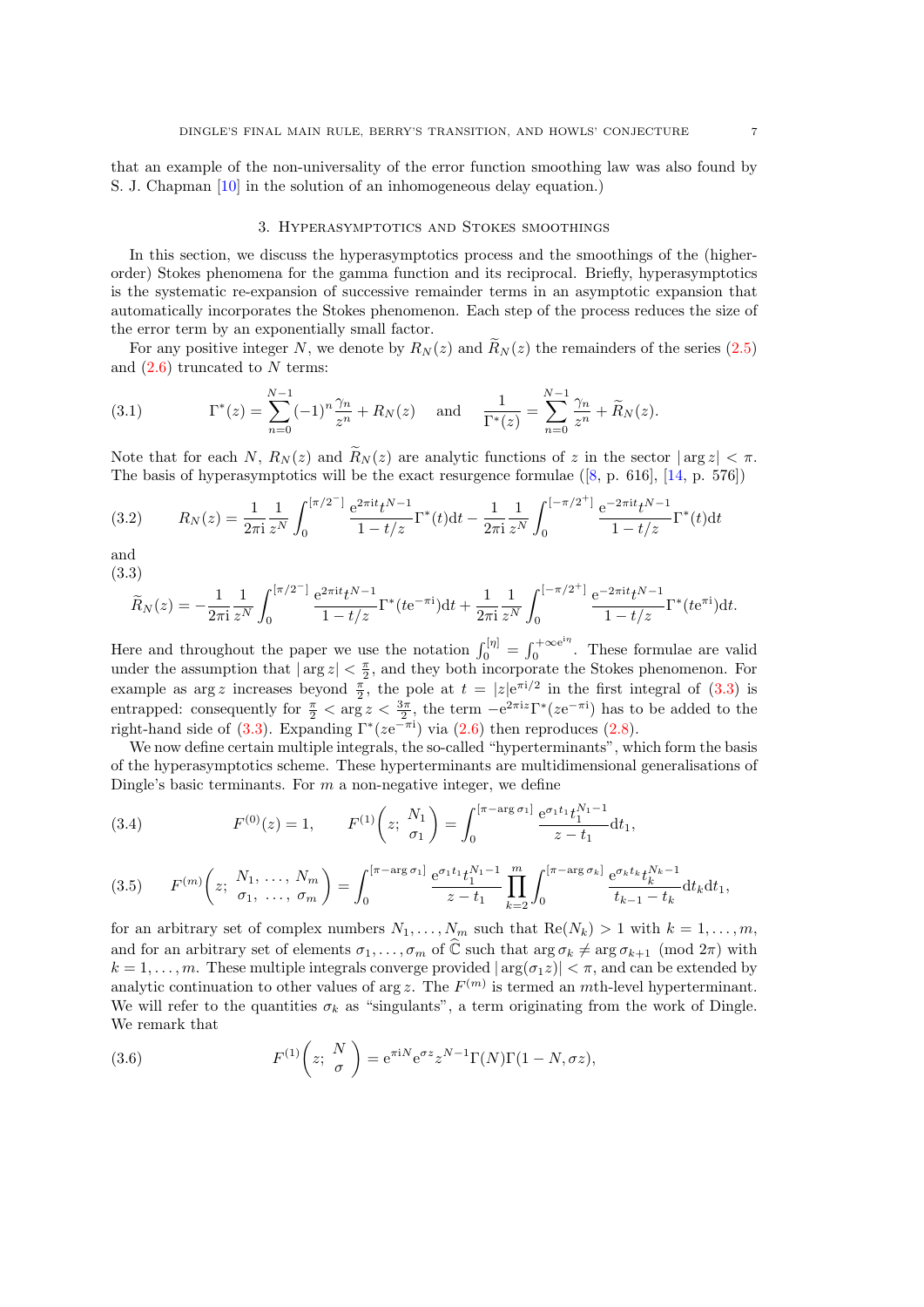<span id="page-7-0"></span>where  $\Gamma(a, w)$  is the incomplete gamma function. In the case that  $\arg \sigma_k = \arg \sigma_{k+1} \pmod{2\pi}$ for some  $k$ , we have to specify whether the  $t_k$ -contour is indented to the left or right of the pole of  $(t_k - t_{k-1})^{-1}$ . We make the choice by defining

$$
(3.7) \tF^{(m)}\left(z; \frac{N_1, \ldots, N_m}{\sigma_1, \ldots, \sigma_m}\right) = \lim_{\varepsilon \to 0^+} F^{(m)}\left(z; \frac{N_1, \ldots, N_2, \ldots, N_m}{\sigma_1 e^{(m-1)\varepsilon i}, \sigma_2 e^{(m-2)\varepsilon i}, \ldots, \sigma_m}\right).
$$

Thus, we require that the pole of  $(t_k - t_{k-1})^{-1}$  is on the left-hand side of the  $t_k$ -contour. Throughout the paper, we will frequently use the connection formula

(3.8) 
$$
F^{(m)}\left(ze^{-2\pi i}; \begin{array}{c} N_1, \ldots, N_m \\ \sigma_1, \ldots, \sigma_m \end{array}\right) = F^{(m)}\left(z; \begin{array}{c} N_1, \ldots, N_m \\ \sigma_1, \ldots, \sigma_m \end{array}\right) - 2\pi i e^{\sigma_1 z} z^{N_1 - 1} F^{(m-1)}\left(z; \begin{array}{c} N_2, \ldots, N_m \\ \sigma_2, \ldots, \sigma_m \end{array}\right),
$$

valid when  $m \ge 1$  [\[15,](#page-21-0) Eq. (2.6)].

The numerical evaluation of the hyperterminants is discussed in the paper by T. B. Bennett et al. [\[2,](#page-21-0) Theorem A.1] (see [\[15\]](#page-21-0) for basic properties).

3.1. Level 1 hyperasymptotics. We now derive the Level 1 hyperasymptotic expansions. In the integral representations [\(3.2\)](#page-6-0) and [\(3.3\)](#page-6-0) for the remainders  $R_N(z)$  and  $R_N(z)$  we substitute [\(3.1\)](#page-6-0) (with M in place of N) into  $\Gamma^*(t)$  and  $\Gamma^*(te^{\mp \pi i})$ . We obtain, after term-by-term integration, the re-expansions

(3.9)  

$$
R_N(z) = \frac{1}{2\pi i} \frac{1}{z^{N-1}} \sum_{m=0}^{M-1} (-1)^m \gamma_m F^{(1)} \left(z; \frac{N-m}{2\pi e^{\frac{\pi}{2}i}}\right)
$$

$$
- \frac{1}{2\pi i} \frac{1}{z^{N-1}} \sum_{m=0}^{M-1} (-1)^m \gamma_m F^{(1)} \left(z; \frac{N-m}{2\pi e^{-\frac{\pi}{2}i}}\right) + R_{N,M}(z)
$$

and

(3.10)  

$$
\widetilde{R}_N(z) = -\frac{1}{2\pi i} \frac{1}{z^{N-1}} \sum_{m=0}^{M-1} \gamma_m F^{(1)}\left(z; \frac{N-m}{2\pi e^{\frac{\pi}{2}i}}\right) + \frac{1}{2\pi i} \frac{1}{z^{N-1}} \sum_{m=0}^{M-1} \gamma_m F^{(1)}\left(z; \frac{N-m}{2\pi e^{-\frac{\pi}{2}i}}\right) + \widetilde{R}_{N,M}(z),
$$

with

$$
(3.11) \quad R_{N,M}(z) = \frac{1}{2\pi i} \frac{1}{z^N} \int_0^{\left[\pi/2^-\right]} \frac{e^{2\pi it} t^{N-1}}{1-t/z} R_M(t) dt - \frac{1}{2\pi i} \frac{1}{z^N} \int_0^{\left[-\pi/2^+\right]} \frac{e^{-2\pi it} t^{N-1}}{1-t/z} R_M(t) dt
$$

and

$$
\widetilde{R}_{N,M}(z) = -\frac{1}{2\pi i} \frac{1}{z^N} \int_0^{[\pi/2^-]} \frac{e^{2\pi i t} t^{N-1}}{1 - t/z} R_M(t e^{-\pi i}) dt + \frac{1}{2\pi i} \frac{1}{z^N} \int_0^{[-\pi/2^+]} \frac{e^{-2\pi i t} t^{N-1}}{1 - t/z} R_M(t e^{\pi i}) dt,
$$

provided  $M < N$ . The remainders  $R_{N,M}(z)$  and  $\widetilde{R}_{N,M}(z)$  are defined initially for  $|\arg z| < \frac{\pi}{2}$ , but can be extended by a standard analytic continuation argument to  $|\arg z| < \pi$ .

For the sake of completeness we shall now reproduce the results of  $[8, 14]$  $[8, 14]$ . We will show that the first few terms of the series in  $(2.7)$  and  $(2.8)$  with the exponential pre-factor  $e^{2\pi i z}$ are switched on smoothly across the Stokes line arg  $z = \frac{\pi}{2}$  according to Berry's universal error function law. For this we examine the behaviour of the remainder terms  $R_N(z)$  and  $R_N(z)$  in the vicinity of the ray  $\arg z = \frac{\pi}{2}$ . Assume that the asymptotic expansions [\(2.5\)](#page-4-0) and [\(2.6\)](#page-4-0) are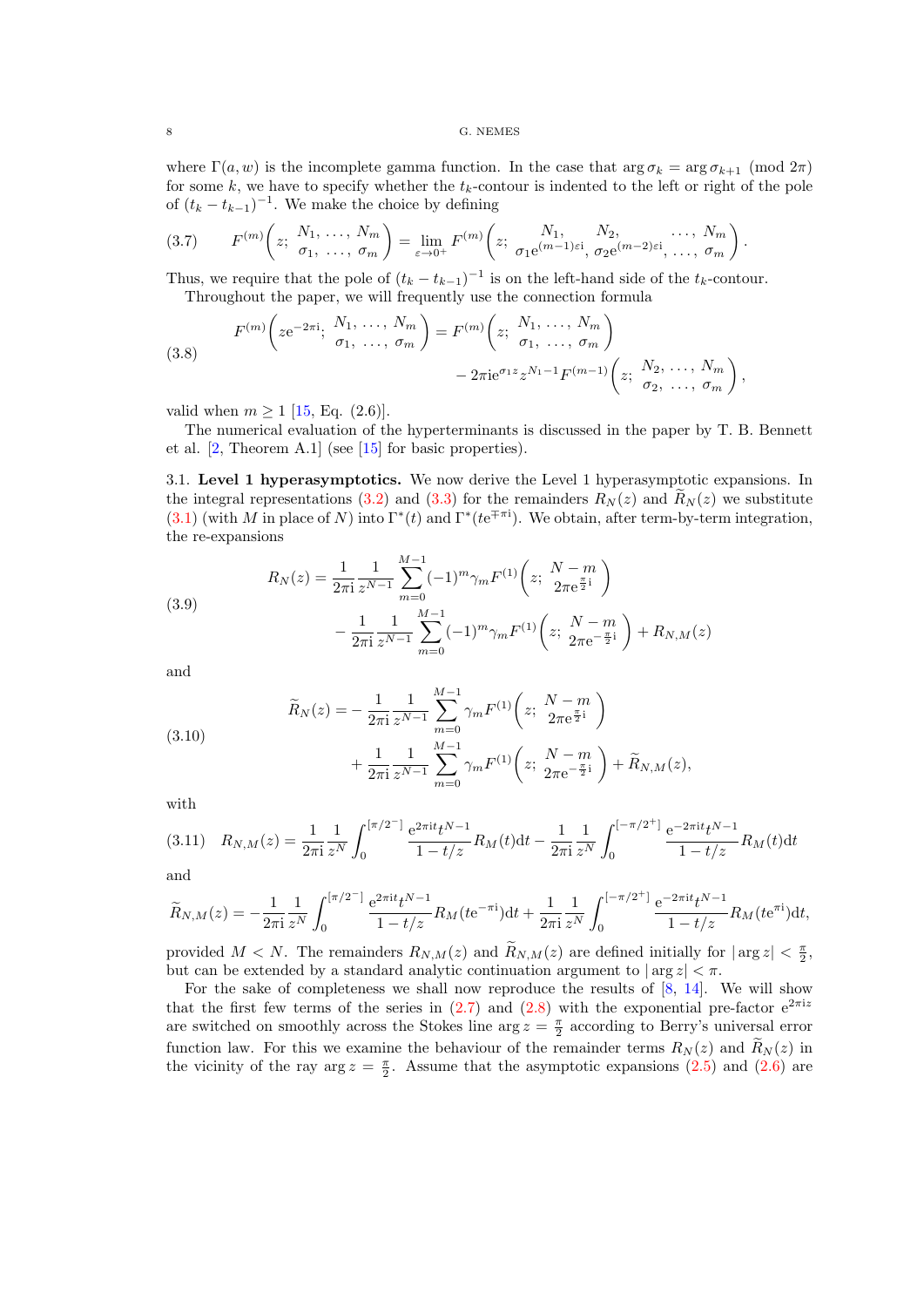<span id="page-8-0"></span>truncated so that the optimal value for N,  $N = |2\pi|z|$  is chosen in [\(3.1\)](#page-6-0) (cf. [\[8,](#page-21-0) p. 621]). Under this assumption it can be shown that for each fixed  $M$ ,

(3.12) 
$$
R_{N,M}(z), \ \widetilde{R}_{N,M}(z) = \begin{cases} \mathcal{O}(|z|^{-M} e^{-2\pi|z|}) & \text{if } |\arg z| \leq \frac{\pi}{2}, \\ \mathcal{O}(|z|^{-M} e^{-2\pi \operatorname{Im}(z)}) & \text{if } \frac{\pi}{2} < \arg z \leq \pi - \delta < \pi, \end{cases}
$$

as  $z \to \infty$ , uniformly with respect to arg z [\[14,](#page-21-0) Theorem 1.4]. The behaviour of  $R_N(z)$  and  $\widetilde{R}_N(z)$  as  $z \to \infty$  in the neighbourhood of the line  $\arg z = \frac{\pi}{2}$  can now be deduced from [\(3.9\)](#page-7-0), [\(3.10\)](#page-7-0), and the asymptotic properties of the function  $F^{(1)}$ . With  $\varphi = \arg(\sigma z)$ ,  $N \sim |\sigma z|$  and fixed n, F. W. J. Olver [\[20\]](#page-22-0) showed that  $F^{(1)}$  possesses the following asymptotic behaviour for large  $|\sigma z|$ :

(3.13) 
$$
\frac{e^{-\sigma z}}{2\pi i z^{N-1-n}} F^{(1)}\left(z; \frac{N-n}{\sigma}\right) = -\frac{i e^{(\pi-\varphi)iN}}{1+e^{-\varphi i}} \frac{e^{-\sigma z-|\sigma z|}}{\sqrt{2\pi |\sigma z|}} (1+\mathcal{O}(|\sigma z|^{-1}))
$$

when  $|\varphi| \leq \pi - \delta < \pi$ , and

(3.14) 
$$
\frac{e^{-\sigma z}}{2\pi i z^{N-1-n}} F^{(1)}\left(z; \frac{N-n}{\sigma}\right) = \frac{1}{2} \operatorname{erfc}\left(c(\varphi)\sqrt{\frac{1}{2}|\sigma z|}\right) + \mathcal{O}\left(\left|\frac{e^{-\frac{1}{2}|\sigma z|c^2(\varphi)}}{\sqrt{|\sigma z|}}\right|\right),
$$

when  $-\pi < -\pi + \delta \leq \varphi \leq 3\pi - \delta < 3\pi$ , with a conjugate behaviour in the sector  $-3\pi <$  $-3\pi + \delta \leq \varphi \leq \pi - \delta < \pi$ . The quantity  $c(\varphi)$  is defined by

(3.15) 
$$
\frac{1}{2}c^2(\varphi) = 1 + i(\varphi - \pi) - e^{i(\varphi - \pi)},
$$

and corresponds to the branch of  $c(\varphi)$  whose behaviour is

(3.16) 
$$
c(\varphi) = -(\varphi - \pi) - \frac{i}{6}(\varphi - \pi)^2 + \frac{1}{36}(\varphi - \pi)^3 + \dots
$$

near  $\varphi = \pi$ . Graphs of  $\frac{1}{2}c^2(\varphi)$  and  $c(\varphi)$  are given in the paper by Olver [\[20,](#page-22-0) Figs. 3 and 4].

We now observe that the main contributions to  $R_N(z)$  and  $\widetilde{R}_N(z)$  arise from the first sums in [\(3.9\)](#page-7-0) and [\(3.10\)](#page-7-0), respectively. Neglecting error terms and retaining only the leading term in the expansion (3.16), we find that as  $z \to \infty$  within a region centred on the positive imaginary axis of angular width  $\mathcal{O}(|z|^{-1/2}),$ 

(3.17) 
$$
R_N(z) \sim e^{2\pi i z} \sum_{m=0}^{M-1} (-1)^m \frac{\gamma_m}{z^m} \times \frac{1}{2} \operatorname{erfc}\left(\left(\frac{\pi}{2} - \theta\right) \sqrt{\pi |z|}\right)
$$

and

(3.18) 
$$
\widetilde{R}_N(z) \sim -e^{2\pi i z} \sum_{m=0}^{M-1} \frac{\gamma_m}{z^m} \times \frac{1}{2} \operatorname{erfc}\left(\left(\frac{\pi}{2} - \theta\right) \sqrt{\pi |z|}\right)
$$

with  $\theta = \arg z$ , provided  $M \ge 1$  is fixed. The effect of the complementary error function in (3.17) and (3.18) is to switch on the leading terms of the series pre-factored by the exponential  $e^{2\pi i z}$  in [\(2.7\)](#page-5-0) and [\(2.8\)](#page-5-0) in the manner described by Berry as  $\theta$  increases through  $\frac{\pi}{2}$ . Note that in Berry's original formulation the argument of the complementary error function is replaced by the approximate quantity

$$
\left(\frac{\pi}{2} - \theta\right) \sqrt{\pi |z|} \approx \frac{\operatorname{Im}(2\pi i z)}{\sqrt{2\operatorname{Re}(-2\pi i z)}}.
$$

A similar result may be obtained for the Stokes line arg  $z = -\frac{\pi}{2}$ , where the dominant contributions to  $R_N(z)$  and  $\widetilde{R}_N(z)$  come from the second sums in [\(3.9\)](#page-7-0) and [\(3.10\)](#page-7-0).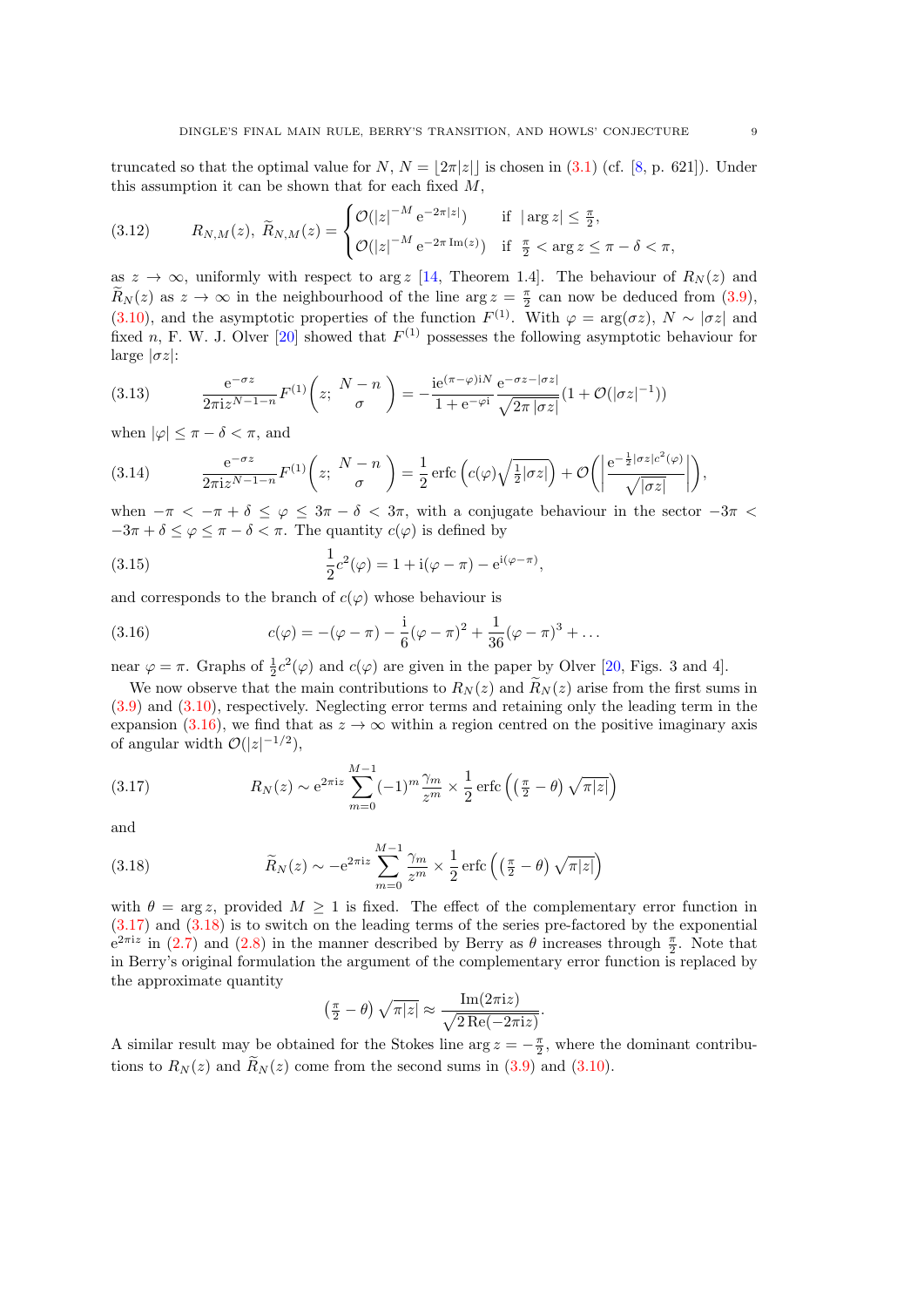It is clear from the estimates [\(3.12\)](#page-8-0) that the sub-subdominant contributions (corresponding to  $k \ge 2$  in [\(2.7\)](#page-5-0) and [\(2.8\)](#page-5-0)) cannot be detected by truncating the asymptotic expansions [\(2.5\)](#page-4-0) and [\(2.6\)](#page-4-0) near their least terms and keeping the number of terms in the re-expansions fixed. We expect that the contributions scaled by the factors  $e^{\pm 4\pi i z}$  are born from the remainders of the optimally truncated Level 1 hyperasymptotic expansions [\(3.9\)](#page-7-0) and [\(3.10\)](#page-7-0). That this is indeed the case may be verified numerically and graphically as follows. Optimal truncation is achieved when  $N = \lfloor 4\pi|z| \rfloor$  and  $M = \lfloor 2\pi|z| \rfloor$  (see [\[2,](#page-21-0) §4.1] for truncation schemes in general). The modified Stokes multipliers  $S_{N,M}^{(2)}$  and  $\widetilde{S}_{N,M}^{(2)}$  associated with the small exponential  $e^{4\pi i z}$  for the Stokes line  $\arg z = \frac{\pi}{2}$  are then defined exactly by the identities

$$
R_{N,M}(z) = S_{N,M}^{(2)} e^{4\pi i z}
$$
 and  $\widetilde{R}_{N,M}(z) = -\widetilde{S}_{N,M}^{(2)} e^{4\pi i z}$ .

Both  $S_{N,M}^{(2)} = S_{N,M}^{(2)}(\theta)$  and  $\widetilde{S}_{N,M}^{(2)} = \widetilde{S}_{N,M}^{(2)}(\theta)$  are piecewise continuous functions of |z|, and continuous functions of  $\theta = \arg z$ . The real parts of these modified Stokes multipliers with  $|z| = 5$  are plotted against arg z on Figure 1. The corresponding imaginary parts are negligible in magnitude. It is seen that  $S_{N,M}^{(2)}$  increases smoothly from approximately 0 to approximately 1 as  $\theta$  passes continuously from values somewhat below  $\frac{\pi}{2}$  to values somewhat above  $\frac{\pi}{2}$ . On the Stokes line  $\theta = \frac{\pi}{2}$ ,  $\mathcal{S}_{N,M}^{(2)} \approx \frac{3}{8}$ , in agreement with the discontinuous treatment [\(2.9\)](#page-5-0). Similarly, if  $\theta$  changes from values somewhat below  $\frac{\pi}{2}$  to values somewhat above  $\frac{\pi}{2}$ , then  $\widetilde{\mathcal{S}}_{N,M}^{(2)}$  increases from approximately 0 to approximately  $\frac{1}{8}$  (when  $\theta = \frac{\pi}{2}$ ) and then soon decreases to approximately 0 again. This is consistent with the result  $(2.10)$  above. A similar analysis may be carried out for the other Stokes line  $\arg z = -\frac{\pi}{2}$ .



FIGURE 1. (a) The behaviour of  $\text{Re}(\mathcal{S}_{N,M}^{(2)})$  with  $|z|=5$ ,  $N=\lfloor 4\pi|z|\rfloor = 62$  and  $M = \lfloor 2\pi |z| \rfloor = 31$  in the phase range  $0 \le \arg z \le \frac{3\pi}{4}$ . (b) The behaviour of  $\text{Re}(\widetilde{\mathcal{S}}_{N,M}^{(2)})$  with  $|z|=5, N = \lfloor 4\pi |z| \rfloor = 62$  and  $M = \lfloor 2\pi |z| \rfloor = 31$  in the phase range  $0 \leq \arg z \leq \pi$ .

To obtain a rigorous analytical description of these smooth transitions, it is necessary to go to the second stage of hyperasymptotics.

3.2. Level 2 hyperasymptotics. The Level 2 hyperasymptotic expansions are derived by reexpanding the Level 1 expansions. Thus, in the integral representation  $(3.11)$  for the remainder  $R_{N,M}(z)$  we substitute [\(3.9\)](#page-7-0) (with M in place of N, and K in place of M) into  $R_M(t)$ . We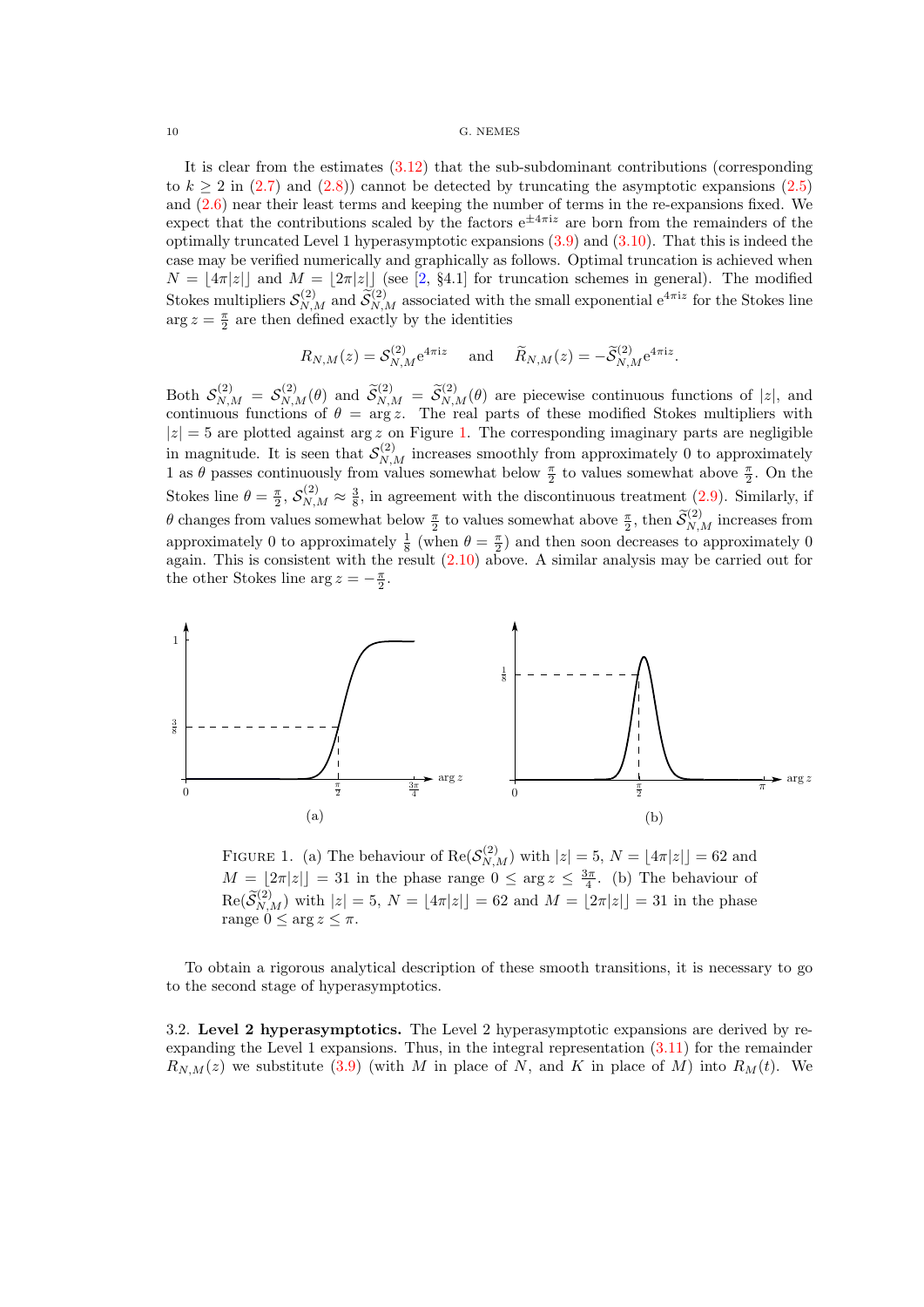<span id="page-10-0"></span>obtain, using the definitions [\(3.5\)](#page-6-0), [\(3.7\)](#page-7-0) and term-by-term integration, the re-expansion

$$
R_{N,M}(z) = \frac{1}{(2\pi i)^2} \frac{1}{z^{N-1}} \sum_{k=0}^{K-1} (-1)^k \gamma_k F^{(2)} \left(z; \frac{N-M+1}{2\pi e^{\frac{\pi}{2}i}}, \frac{M-k}{2\pi e^{\frac{\pi}{2}i}}\right) + \frac{1}{(2\pi i)^2} \frac{1}{z^{N-1}} \sum_{k=0}^{K-1} (-1)^k \gamma_k F^{(2)} \left(z; \frac{N-M+1}{2\pi e^{-\frac{\pi}{2}i}}, \frac{M-k}{2\pi e^{-\frac{\pi}{2}i}}\right) + \frac{1}{(2\pi i)^2} \frac{1}{z^{N-1}} \sum_{k=0}^{K-1} (-1)^k \gamma_k F^{(2)} \left(z; \frac{N-M+1}{2\pi e^{\frac{\pi}{2}i}}, \frac{M-k}{2\pi e^{-\frac{\pi}{2}i}}\right) + \frac{1}{(2\pi i)^2} \frac{1}{z^{N-1}} \sum_{k=0}^{K-1} (-1)^k \gamma_k F^{(2)} \left(z; \frac{N-M+1}{2\pi e^{-\frac{\pi}{2}i}}, \frac{M-k}{2\pi e^{\frac{\pi}{2}i}}\right) + R_{N,M,K}(z),
$$

with

$$
R_{N,M,K}(z) = \frac{1}{2\pi i} \frac{1}{z^N} \int_0^{\left[\pi/2^-\right]} \frac{e^{2\pi i t} t^{N-1}}{1 - t/z} R_{M,K}(t) dt - \frac{1}{2\pi i} \frac{1}{z^N} \int_0^{\left[-\pi/2^+\right]} \frac{e^{-2\pi i t} t^{N-1}}{1 - t/z} R_{M,K}(t) dt,
$$

provided  $K < M < N$ . The corresponding expansion for  $\widetilde{R}_{N,M}(z)$  can be derived in a similar manner, with the exception that special attention should be paid when identifying the various  $F<sup>(2)</sup>$  hyperterminants. In the instance that two singulants are identical, the argument of the function  $F^{(1)}$  arising from the application of  $(3.9)$  will lie outside the principal domain of definition specified in  $(3.4)$ . In these cases, the application of the connection formula  $(3.8)$ , with  $m = 1$ , becomes necessary. Then we find, after some algebraic computation, that the required re-expansion is

$$
\widetilde{R}_{N,M}(z) = -\frac{1}{2\pi i} \frac{1}{z^{N-1}} \sum_{k=0}^{K-1} \gamma_k F^{(1)} \left( z; \frac{N-k}{4\pi e^{\frac{\pi}{2}i}} \right) \n+ \frac{1}{(2\pi i)^2} \frac{1}{z^{N-1}} \sum_{k=0}^{K-1} \gamma_k F^{(2)} \left( z; \frac{N-M+1}{2\pi e^{\frac{\pi}{2}i}}, \frac{M-k}{2\pi e^{\frac{\pi}{2}i}} \right) \n+ \frac{1}{2\pi i} \frac{1}{z^{N-1}} \sum_{k=0}^{K-1} \gamma_k F^{(1)} \left( z; \frac{N-k}{4\pi e^{-\frac{\pi}{2}i}} \right) \n+ \frac{1}{(2\pi i)^2} \frac{1}{z^{N-1}} \sum_{k=0}^{K-1} \gamma_k F^{(2)} \left( z; \frac{N-M+1}{2\pi e^{-\frac{\pi}{2}i}}, \frac{M-k}{2\pi e^{-\frac{\pi}{2}i}} \right) \n+ \frac{1}{(2\pi i)^2} \frac{1}{z^{N-1}} \sum_{k=0}^{K-1} \gamma_k F^{(2)} \left( z; \frac{N-M+1}{2\pi e^{\frac{\pi}{2}i}}, \frac{M-k}{2\pi e^{-\frac{\pi}{2}i}} \right) \n+ \frac{1}{(2\pi i)^2} \frac{1}{z^{N-1}} \sum_{k=0}^{K-1} \gamma_k F^{(2)} \left( z; \frac{N-M+1}{2\pi e^{-\frac{\pi}{2}i}}, \frac{M-k}{2\pi e^{\frac{\pi}{2}i}} \right) + \widetilde{R}_{N,M,K}(z),
$$

(3.20)

where

$$
\widetilde{R}_{N,M,K}(z) = -\frac{1}{2\pi i} \frac{1}{z^N} \int_0^{[\pi/2^-]} \frac{e^{2\pi i t} t^{N-1}}{1 - t/z} R_{M,K}(t e^{-\pi i}) dt \n+ \frac{1}{2\pi i} \frac{1}{z^N} \int_0^{[-\pi/2^+]} \frac{e^{-2\pi i t} t^{N-1}}{1 - t/z} R_{M,K}(t e^{\pi i}) dt,
$$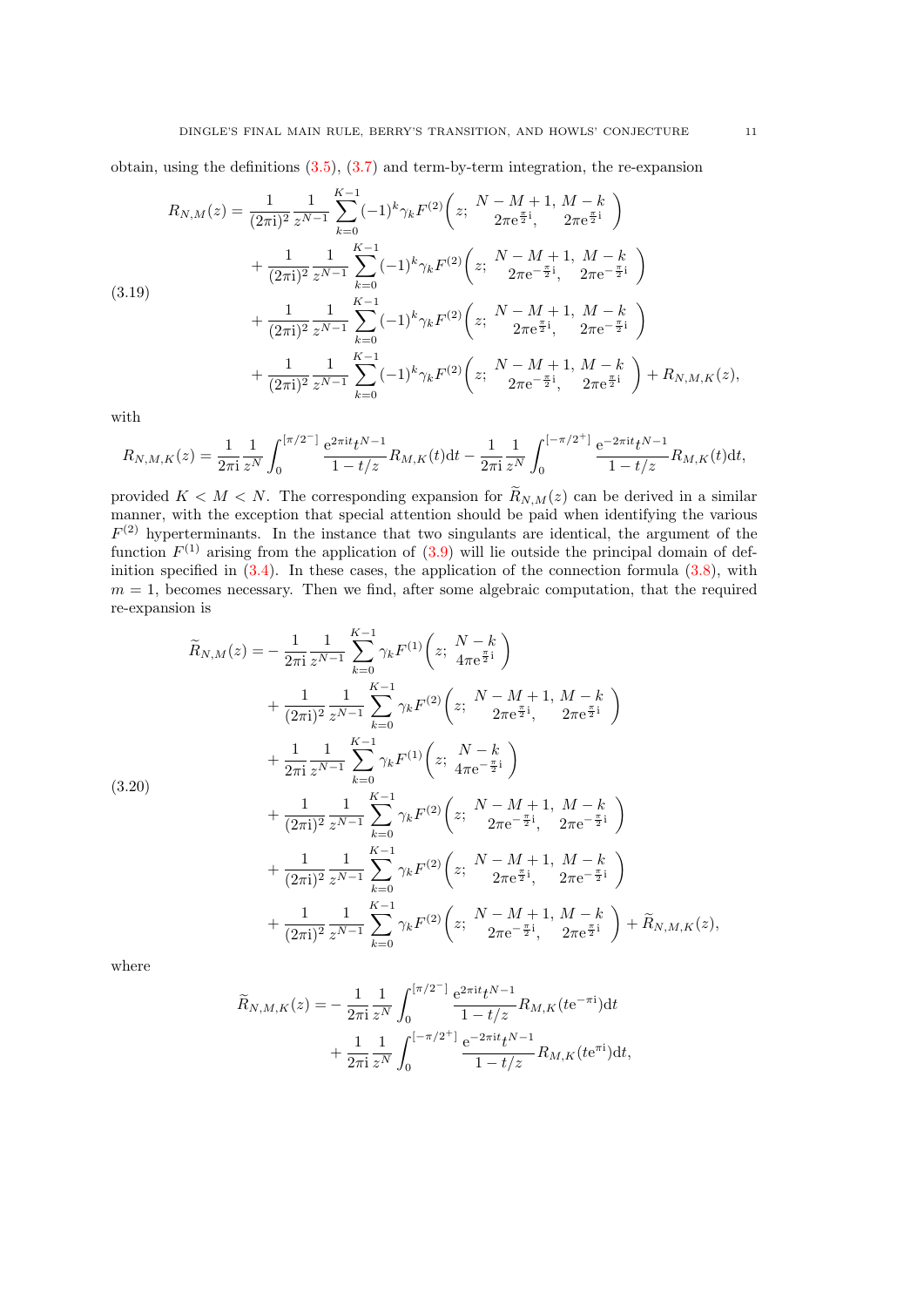with the constraint that  $K < M < N$ . The remainder terms  $R_{N,M,K}(z)$  and  $\widetilde{R}_{N,M,K}(z)$  are defined initially for  $|\arg z| < \frac{\pi}{2}$ , but can be extended via analytic continuation to  $|\arg z| < \pi$ .

The presence of the  $F^{(2)}$  hyperterminants with identical singulants in  $(3.19)$  and  $(3.20)$  indicates that higher-order Stokes phenomena occur on the rays  $\arg z = \pm \frac{\pi}{2}$  (cf. [\[13,](#page-21-0) §3]). We shall now provide a smooth interpretation of these phenomena by describing the birth of the subdominant contributions with the exponentially small pre-factor  $e^{4\pi i z}$  in the neighbourhood of the positive imaginary axis. The procedure is similar to that presented above in connection with the leading subdominant exponential  $e^{2\pi i z}$ . Suppose that the hyperasymptotic expansions  $(3.9)$ and [\(3.10\)](#page-7-0) are truncated near their least terms, e.g., the truncation indices are  $N = |4\pi|z||$  and  $M = |2\pi|z|$ , respectively. With this assumption, it can be shown that for any fixed K,

$$
R_{N,M,K}(z), \ \widetilde{R}_{N,M,K}(z) = \begin{cases} \mathcal{O}(|z|^{-K} e^{-4\pi|z|}) & \text{if } |\arg z| \le \frac{\pi}{2}, \\ \mathcal{O}(|z|^{-K} e^{-4\pi \operatorname{Im}(z)}) & \text{if } \frac{\pi}{2} < \arg z \le \pi - \delta < \pi, \end{cases}
$$

as  $z \to \infty$ , uniformly with respect to arg z (cf. [\[2,](#page-21-0) §4.3]). The behaviour of  $R_{N,M}(z)$  and  $\widetilde{R}_{N,M}(z)$ for large z in the vicinity of the line arg  $z = \frac{\pi}{2}$  can now be inferred from [\(3.19\)](#page-10-0), [\(3.20\)](#page-10-0), and the asymptotic properties of the hyperterminants  $F^{(1)}$  and  $F^{(2)}$ . With  $\varphi = \arg(\sigma z)$ ,  $N \sim |\sigma z|$  and fixed non-negative integer n, we show in Theorem [5.1](#page-14-0) that  $F<sup>(2)</sup>$  admits the following asymptotic behaviour for large  $|\sigma z|$ :

$$
\frac{e^{-2\sigma z}}{(2\pi i)^2 z^{2N-2-n}} F^{(2)}\left(z; \begin{array}{c} N, N-n \\ \sigma, \end{array}\right) = \frac{1}{4} \operatorname{erfc}\left(c(\varphi)\sqrt{|\sigma z|}\right) + \frac{1}{8} \operatorname{erfc}^2\left(c(\varphi)\sqrt{\frac{1}{2}|\sigma z|}\right)
$$

$$
+ \begin{cases} \mathcal{O}\left(\left|\frac{e^{-|\sigma z|c^2(\varphi)}}{\sqrt{|\sigma z|}}\right|\right), & \text{if } -\pi < -\pi + \delta \le \varphi \le \pi, \\ \mathcal{O}\left(\left|\frac{e^{-\frac{1}{2}|\sigma z|c^2(\varphi)}}{\sqrt{|\sigma z|}}\right|\right), & \text{if } \pi < \varphi \le 3\pi - \delta < 3\pi, \end{cases}
$$

with a conjugate behaviour in the sector  $-3\pi < -3\pi + \delta \leq \varphi \leq \pi - \delta < \pi$ . The quantity  $c(\varphi)$ is defined by  $(3.15)$  and  $(3.16)$ . To estimate the  $F<sup>(2)</sup>$  hyperterminants with "mixed" singulants, we use

$$
\frac{e^{-2\sigma z}}{(2\pi i)^2 z^{2N-2-n}} F^{(2)}\left(z; \begin{array}{c} N, N-n \\ \sigma, \sigma e^{\pm \pi i} \end{array}\right) = \begin{cases} \mathcal{O}\left(\left|\frac{e^{-|\sigma z|c^2(\varphi)}}{\sqrt{|\sigma z|}}\right|\right), & \text{if } |\varphi| \le \pi, \\ \mathcal{O}\left(\left|\frac{e^{-\frac{1}{2}|\sigma z|c^2(\varphi)}}{\sqrt{|\sigma z|}}\right|\right), & \text{if } \pi < |\varphi| \le 2\pi - \delta < 2\pi \end{cases}
$$

(see Proposition [5.2\)](#page-15-0). Accordingly, the main contribution to  $R_{N,M}(z)$  comes from the first sum in  $(3.19)$ . Neglecting error terms and keeping only the leading term in the expansion  $(3.16)$ , we find that

$$
R_{N,M}(z) \sim e^{4\pi i z} \sum_{k=0}^{K-1} (-1)^k \frac{\gamma_k}{z^k} \times \left(\frac{1}{4} \operatorname{erfc}\left(\left(\frac{\pi}{2} - \theta\right) \sqrt{2\pi |z|}\right) + \frac{1}{8} \operatorname{erfc}^2\left(\left(\frac{\pi}{2} - \theta\right) \sqrt{\pi |z|}\right)\right)
$$

for large z such that  $\theta = \arg z = \frac{\pi}{2} + \mathcal{O}(|z|^{-1/2})$ , and with  $K \ge 1$  held fixed. The combination of the erfc functions increases rapidly but smoothly from being exponentially small for  $\theta < \frac{\pi}{2}$ , to  $\frac{3}{8}$  when  $\theta = \frac{\pi}{2}$ , and finally to almost 1 when  $\theta > \frac{\pi}{2}$ . This is in complete accordance with the numerical results presented in the preceding subsection. The treatment in the neighbourhood of  $\arg z = -\frac{\pi}{2}$  is similar, with the third sum in [\(3.19\)](#page-10-0) then controlling the dominant behaviour of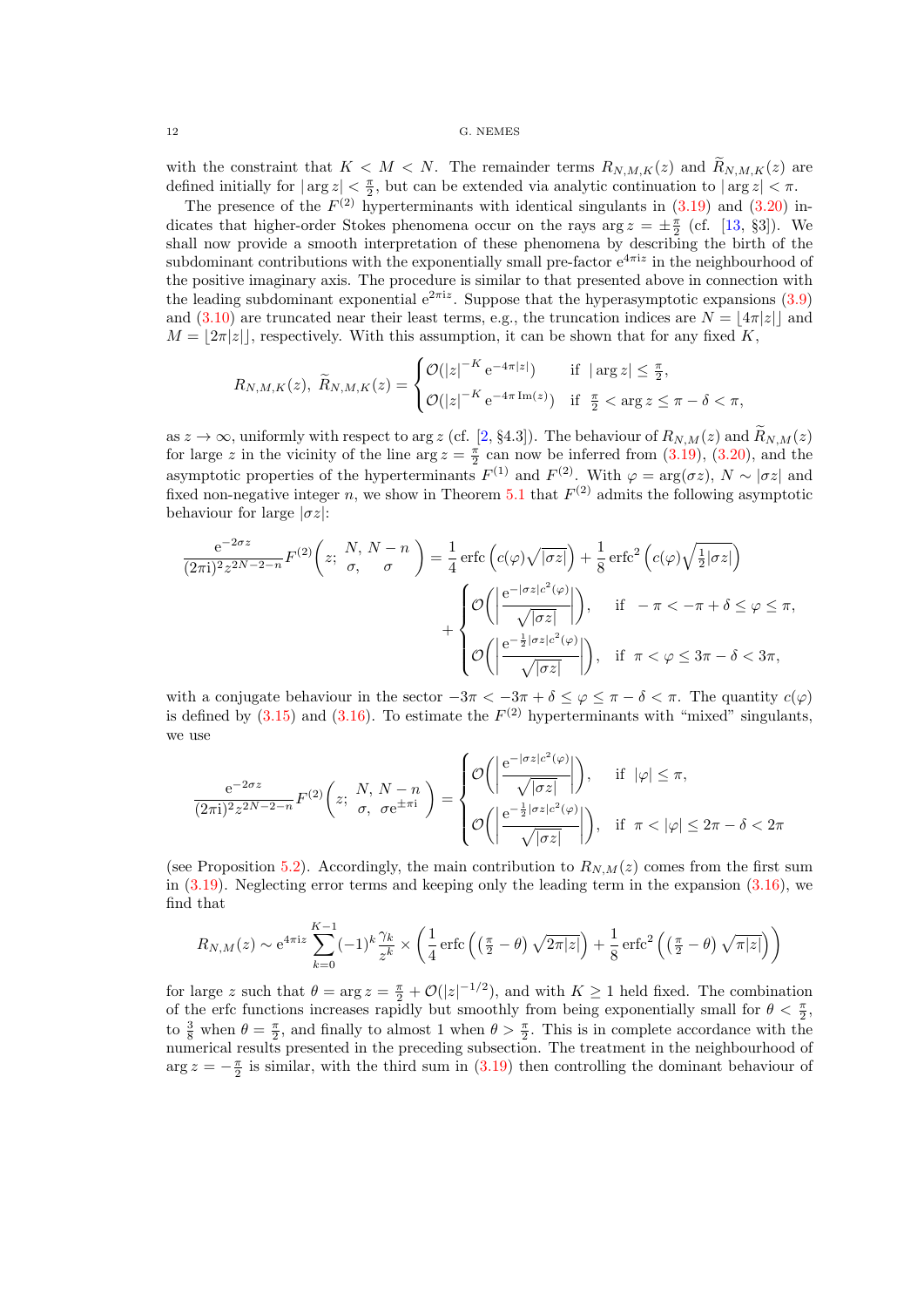<span id="page-12-0"></span> $R_{N,M}(z)$ . Similarly, the transitional behaviour of  $R_{N,M}(z)$  from  $\theta \leq \frac{\pi}{2}$  to  $\theta \geq \frac{\pi}{2}$  is essentially described by the first two sums in [\(3.20\)](#page-10-0). Therefore,

$$
\widetilde{R}_{N,M}(z) \sim -e^{4\pi i z} \sum_{k=0}^{K-1} \frac{\gamma_k}{z^k} \times \left(\frac{1}{4} \operatorname{erfc}\left(\left(\frac{\pi}{2} - \theta\right) \sqrt{2\pi |z|}\right) - \frac{1}{8} \operatorname{erfc}^2\left(\left(\frac{\pi}{2} - \theta\right) \sqrt{\pi |z|}\right)\right)
$$

for large z such that  $\theta = \frac{\pi}{2} + \mathcal{O}(|z|^{-1/2})$ , and with fixed  $K \geq 1$ . The expression in the large parentheses increases rapidly but smoothly from approximately 0 for  $\theta < \frac{\pi}{2}$ , to  $\frac{1}{8}$  when  $\theta = \frac{\pi}{2}$ , and then drops down to 0 again when  $\theta > \frac{\pi}{2}$ . This agrees with the numerical observation discussed in the previous subsection. It is thus seen that the role of the  $F^{(1)}$  functions in  $(3.20)$ is to neutralize the effect of the corresponding  $F<sup>(2)</sup>$  functions. A similar result is obtained for the Stokes line arg  $z = -\frac{\pi}{2}$ , where the third and fourth sums in [\(3.20\)](#page-10-0) are dominant.

This process can be continued to produce a sequence of re-expanded remainder terms, each of which is exponentially smaller than its predecessor. The contributions scaled by the prefactors  $e^{\pm 2\pi i kz}$  are then born from the remainders of the optimally truncated Level  $(k-1)$ hyperasymptotic expansions. Note that, in contrast to the case of  $\log \Gamma(z)$ , the smooth transition of successively smaller exponential contributions can only be demonstrated one at a time since each time the level is increased, the number of terms at each previous level in the hyperasymptotic expansions increases by approximately  $2\pi |z|$ .

### 4. Howls' conjecture

Howls (C. J. Howls, personal communication, December, 2017) conjectured the following formal power series identity involving hyperterminants:

(4.1) 
$$
\exp\left(\sum_{k=1}^{\infty}\frac{(2\pi i)^{k-1}}{k}F^{(1)}\left(z;\frac{kN-k+1}{k\sigma}\right)t^k\right)=\sum_{m=0}^{\infty}F^{(m)}\left(z;\frac{N,\ldots,N}{\sigma,\ldots,\sigma}\right)t^m.
$$

This rather unexpected identity is suggested by the exponentially improved asymptotic expansion of log Γ(z) [\[24,](#page-22-0) §6.4.2] and the hyperasymptotic expansion (to all levels) of Γ(z). Our aim in this section is to rigorously interpret and verify this conjecture. To this end, it proves convenient to introduce the complete Bell polynomials  $\mathbf{Y}_m(y_1, \ldots, y_m)$  of m complex variables  $y_1, \ldots, y_m$ . They may be defined by

(4.2) 
$$
\mathbf{Y}_m(y_1,\ldots,y_m) = \sum_{\pi(m)} \prod_{j=1}^m \frac{y_j^{k_j}}{k_j!},
$$

where  $\pi(m)$  denotes a partition of m, usually denoted by  $1^{k_1}2^{k_2}\cdots m^{k_m}$ , with  $k_1+2k_2+\ldots$  $m k_m = m$ ;  $k_j \geq 0$  being the number of parts of size j. By convention,  $Y_0 = 1$ . The complete Bell polynomials satisfy the generating function identity

(4.3) 
$$
\exp\left(\sum_{k=0}^{\infty} y_k t^k\right) = \sum_{m=0}^{\infty} \mathbf{Y}_m(y_1, \dots, y_m) t^m.
$$

It should be noted that our notation differs from that used commonly in the literature. For example, the polynomials  $Y_m$  discussed in [\[1\]](#page-21-0) or [\[26,](#page-22-0) §5.2] are related to ours via  $Y_m(1!y_1, \ldots, m!y_m)$  =  $m! \mathbf{Y}_m(y_1, \ldots, y_m)$ . In view of (4.1) and (4.3), we may reformulate Howls' conjecture as

(4.4) 
$$
F^{(m)}\left(z; \frac{N}{\sigma}, \dots, \frac{N}{\sigma}\right) = \mathbf{Y}_m\left(F^{(1)}\left(z; \frac{N}{\sigma}\right), \dots, \frac{(2\pi i)^{m-1}}{m}F^{(1)}\left(z; \frac{mN-m+1}{m\sigma}\right)\right).
$$

Notice that this identity, unlike (4.1), does not suffer from possible divergence issues. We can now formulate the following theorem, which is the rigorous form of Howls' conjecture.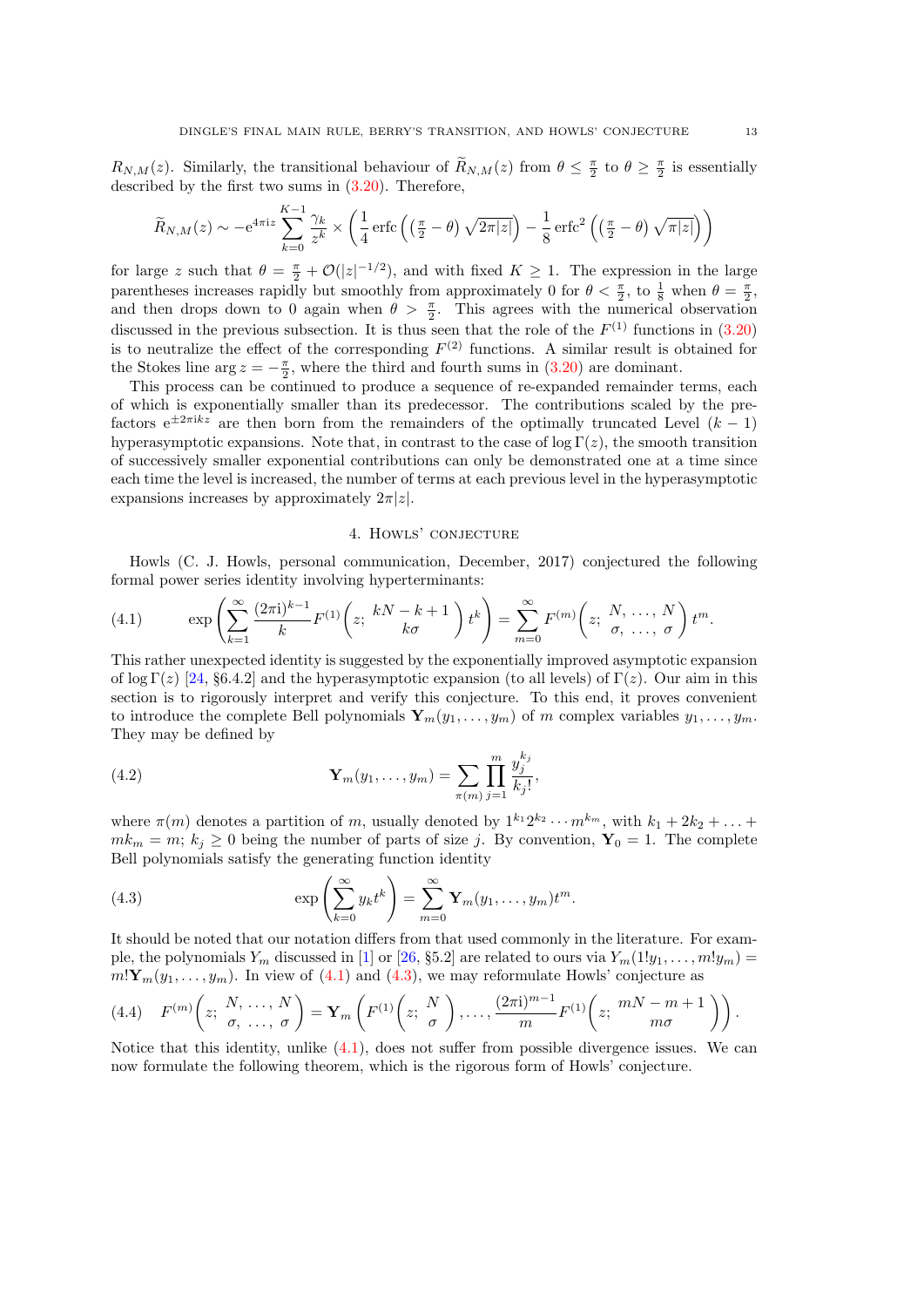<span id="page-13-0"></span>

FIGURE 2. The contour of integration  $\gamma$ .

**Theorem 4.1.** Let N be a complex number such that  $\text{Re}(N) > 1$ , and let  $\sigma$  be an arbitrary element of  $\widehat{\mathbb{C}}$ . Then the identity [\(4.4\)](#page-12-0) holds for any  $m \geq 0$  and for all values of arg z.

*Proof.* For the sake of brevity, let us denote the right-hand side of [\(4.4\)](#page-12-0) by  $f^{(m)}(z; N, \sigma)$ . Thus, we are required to prove that

(4.5) 
$$
f^{(m)}(z;N,\sigma) = F^{(m)}\left(z;\begin{array}{l}N,\ldots,N\\ \sigma,\ldots,\sigma\end{array}\right)
$$

for all  $m \geq 0$ . We proceed by induction on m. It is readily seen that the equality (4.5) holds when  $m = 0$  or 1. Assume that it holds for  $0, 1, \ldots, m-1$   $(m \ge 1)$ . Employing the recurrence relation

$$
\mathbf{Y}_m(y_1,\ldots,y_m)=\frac{1}{m}\sum_{k=1}^m k y_k \mathbf{Y}_{m-k}(y_1,\ldots,y_{m-k})
$$

(cf.  $[26, Eq. (3), §5.2]$ ) and the induction hypothesis, we obtain

$$
f^{(m)}(z;N,\sigma) = \frac{1}{m} \sum_{k=1}^{m} (2\pi i)^{k-1} F^{(1)}\left(z; \frac{kN-k+1}{k\sigma}\right) F^{(m-k)}\left(z; \frac{N, \ldots, N}{\sigma, \ldots, \sigma}\right).
$$

If we replace z by  $ze^{-2\pi i}$  in this equality, apply the connection formula [\(3.8\)](#page-7-0) for each hyperterminant on the right-hand side, and use  $(4.5)$  with  $m-1$  in place of m, we obtain after some simplification that

(4.6) 
$$
f^{(m)}(ze^{-2\pi i}; N, \sigma) = f^{(m)}(z; N, \sigma) - 2\pi i e^{\sigma z} z^{N-1} F^{(m-1)}\left(z; \begin{array}{l} N, \ldots, N \\ \sigma, \ldots, \sigma \end{array}\right).
$$

Now let us assume, for simplicity, that  $|\arg z| < \pi$  and  $\arg \sigma = 0$ . Let  $\gamma$  be the positively oriented key-hole contour depicted in Figure 2. By Cauchy's integral theorem, we can write

$$
f^{(m)}(z;N,\sigma) = \frac{1}{2\pi i} \oint_{\gamma} \frac{f^{(m)}(t;N,\sigma)}{t-z} dt
$$

for all z lying inside the contour  $\gamma$ . By virtue of the equality [\(3.6\)](#page-6-0) and the standard asymptotic expansion of the incomplete gamma function (see, e.g.,  $[21, §8.11(i)]$  $[21, §8.11(i)]$ ), each hyperterminant on the right-hand side of  $(4.4)$  is  $\mathcal{O}(|z|^{-1})$  as  $z \to \infty$  in  $|\arg z| \leq \pi$ , provided all the other parameters held fixed. Consequently, for each  $m \geq 2$  and fixed  $N$ ,  $\sigma$ ,  $f^{(m)}(z; N, \sigma) = \mathcal{O}(|z|^{-1})$  as  $z \to \infty$  in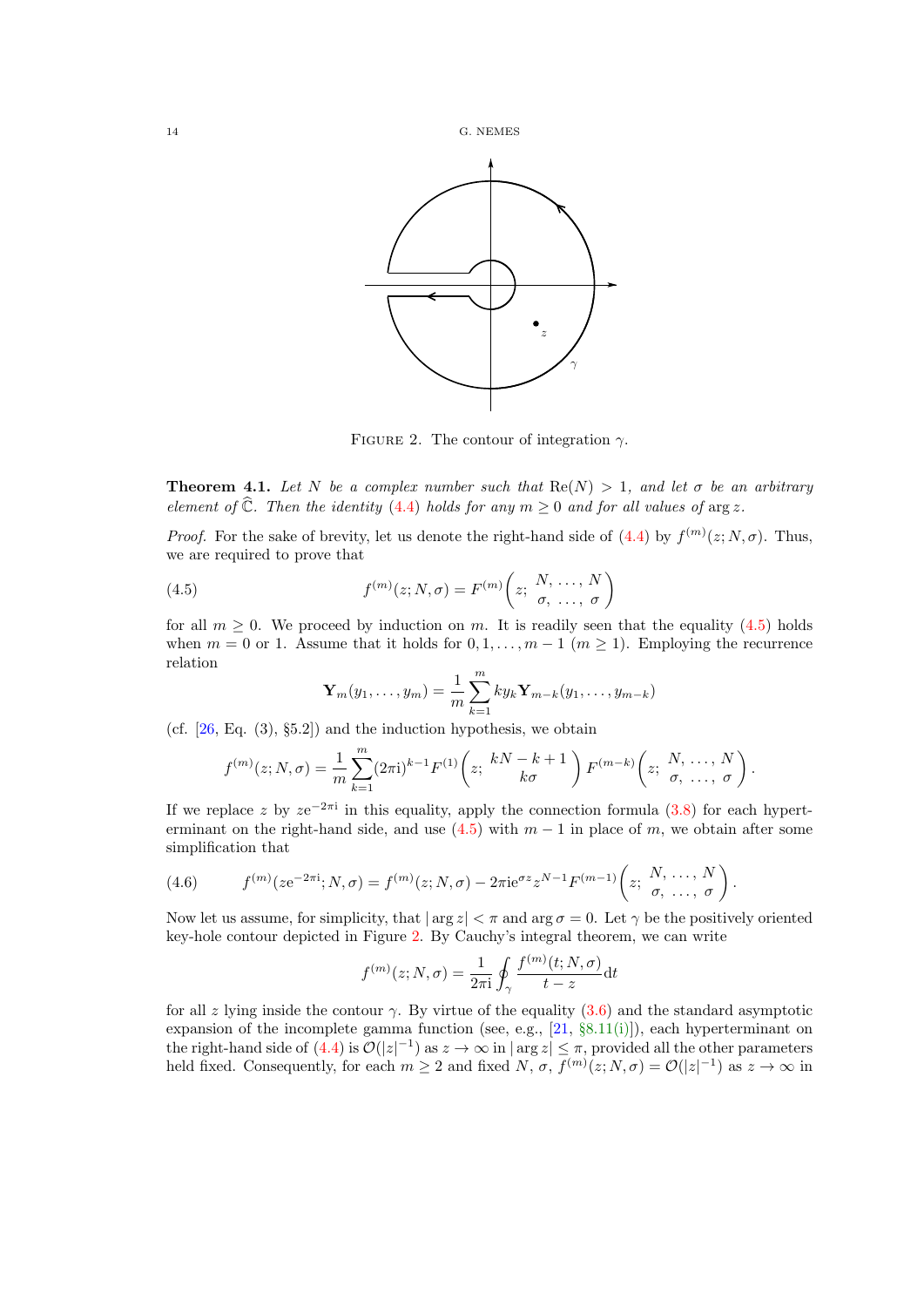<span id="page-14-0"></span>the sector  $|\arg z| \leq \pi$ . The hyperterminants remain bounded as  $z \to 0$  in  $|\arg z| \leq \pi$ , and thus so does  $f^{(m)}(z; N, \sigma)$ . Therefore, when the radius of the large circular portion of the contour  $\gamma$  approaches  $+\infty$ , the integral along it tends to zero. Similarly, when the radius of the small circular arc tends to 0, the integral along it tends to zero. If now we write  $t = s e^{\pm \pi i}$  on the two rays, we find that

$$
f^{(m)}(z;N,\sigma) = \frac{1}{2\pi i} \int_0^{+\infty} \frac{f^{(m)}(s e^{-\pi i};N,\sigma) - f^{(m)}(s e^{\pi i};N,\sigma)}{s + z} ds
$$

provided  $|\arg z| < \pi$ . Finally, the integrand may be expressed in terms of the hyperterminant  $F^{(m-1)}$  by using [\(4.6\)](#page-13-0), and hence

$$
f^{(m)}(z;N,\sigma) = e^{\pi i N} \int_0^{+\infty} \frac{e^{-\sigma s} s^{N-1}}{s+z} F^{(m-1)}\left( s e^{\pi i}; \begin{array}{c} N, \ldots, N \\ \sigma, \ldots, \sigma \end{array} \right) ds
$$
  
= 
$$
\int_0^{\pi} \frac{e^{\sigma t} t^{N-1}}{z-t} F^{(m-1)}\left( t; \begin{array}{c} N, \ldots, N \\ \sigma, \ldots, \sigma \end{array} \right) dt.
$$

It is seen from  $(3.5)$  and  $(3.7)$  that this integral is precisely the hyperterminant  $F^{(m)}$  appearing on the right-hand side of the equality [\(4.5\)](#page-13-0). The restrictions on arg z and arg  $\sigma$  can now be dropped by appealing to analytic continuation.  $\Box$ 

Remark. Note that there is an alternative way to finish the proof of the theorem. Denote by  $g^{(m)}(z;N,\sigma)$  the difference of the two sides of [\(4.5\)](#page-13-0). Assume for a moment that  $N>2$ . Then the functional equations  $(3.8)$  and  $(4.6)$ , Lemma [5.4](#page-17-0) and Riemann's theorem on removable singularities together imply that  $g^{(m)}(z; N, \sigma)$  is an entire function. From Lemma [5.3](#page-15-0) we can assert that  $g^{(m)}(z;N,\sigma) = \mathcal{O}(|z|^{-1})$  as  $z \to \infty$ . Hence by Liouville's theorem,  $g^{(m)}(z;N,\sigma)$  is identically zero. The restriction  $N > 2$  can be removed by analytic continuation.

### 5. Uniform asymptotic approximations for the hyperterminants

For the gamma function and its reciprocal, the smoothing of the (higher-order) Stokes phenomenon is described in terms of  $F^{(m)}$  hyperterminants of the form

$$
F^{(m)}\left(z;\; \frac{N,\; \ldots,\; N,\; N-n}{\sigma,\; \ldots,\; \sigma,\; \sigma}\right).
$$

Of most interest for our purpose is their behaviour when  $N \sim |\sigma z| \gg 1$ , n is a fixed non-negative integer, and  $\varphi = \arg(\sigma z)$  increases (resp. decreases) through  $\pi$  (resp.  $-\pi$ ). In these circumstances, it is seen from  $(3.14)$  and  $(3.16)$  that, when suitably normalised,  $F<sup>(1)</sup>$  possesses the property of changing rapidly, but smoothly, from being exponentially small to being approximately 1 as  $\varphi$  increases continuously through  $\pi$ . A similar behaviour is present near the ray  $\varphi = -\pi$ . In Theorem 5.1 below we show that each of the higher-level terminants  $F^{(m)}$ ,  $m \geq 2$ , exhibits this behaviour, which is, however, no longer described by a single complementary error function but rather by a multivariate polynomial in such functions with properly scaled arguments. That the leading-order asymptotics should take this form is, of course, no surprise, in view of the identity [\(4.4\)](#page-12-0) which plays an essential role in our proof.

**Theorem 5.1.** Let m be a positive integer and  $\sigma$  be any element of  $\hat{\mathbb{C}}$ . Let  $N = |\sigma z| + \rho$ ,  $\varphi = \arg(\sigma z)$ , and define  $c(\varphi)$  by [\(3.15\)](#page-8-0) and [\(3.16\)](#page-8-0). Then for any fixed non-negative integer n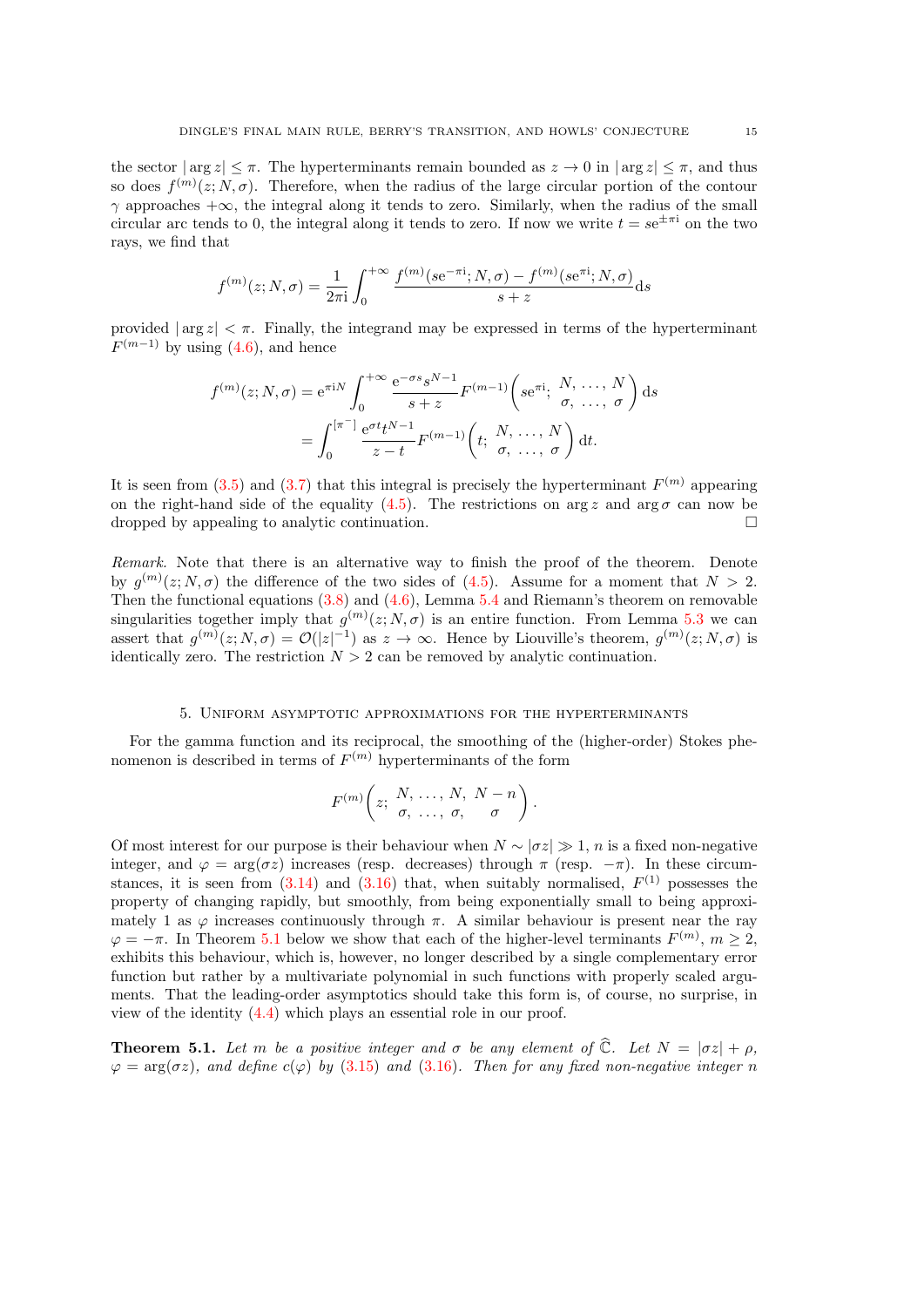(5.1)

\n
$$
\frac{e^{-m\sigma z}}{(2\pi i)^m z^{mN-m-n}} F^{(m)}\left(z; \begin{array}{l} N, \ldots, N, \ N-n \end{array}\right) = \sum_{\pi(m)} \prod_{j=1}^m \frac{1}{(2j)^{k_j} k_j!} \operatorname{erfc}^{k_j}\left(c(\varphi) \sqrt{\frac{j}{2} |\sigma z|}\right)
$$
\n
$$
+ \begin{cases} \mathcal{O}\left(\left|\frac{e^{-\frac{m}{2} |\sigma z| c^2(\varphi)}}{\sqrt{|\sigma z|}}\right|\right), & \text{if } -\pi < -\pi + \delta \le \varphi \le \pi, \\ \mathcal{O}\left(\left|\frac{e^{-\frac{1}{2} |\sigma z| c^2(\varphi)}}{\sqrt{|\sigma z|}}\right|\right), & \text{if } \pi < \varphi \le 3\pi - \delta < 3\pi, \end{cases}
$$
\nand

$$
\begin{array}{c}\n ana \\
 (5.2)\n \end{array}
$$

$$
\frac{e^{-2\pi i m N}e^{-m\sigma z}}{(2\pi i)^m z^{mN-m-n}} F^{(m)}\left(z; \begin{array}{l} N, \ldots, N, N-n \\ \sigma, \ldots, \sigma, \sigma \end{array}\right) = \sum_{\pi(m)} \prod_{j=1}^m \frac{(-1)^{k_j}}{(2j)^{k_j} k_j!} \operatorname{erfc}^{k_j} \left(\overline{c(-\varphi)} \sqrt{\frac{j}{2} |\sigma z|}\right) + \begin{cases} \mathcal{O}\left(\left|\frac{e^{-\frac{m}{2} |\sigma z| c^2(-\varphi)}}{\sqrt{|\sigma z|}}\right|\right), & \text{if } -\pi \le \varphi \le \pi - \delta < \pi, \\ \mathcal{O}\left(\left|\frac{e^{-\frac{1}{2} |\sigma z| c^2(-\varphi)}}{\sqrt{|\sigma z|}}\right|\right), & \text{if } -3\pi < -3\pi + \delta \le \varphi < -\pi, \end{cases}
$$

uniformly with respect to  $\varphi$  and bounded real values of  $\rho$ . The index  $\pi(m)$  runs through all partitions of m into non-negative parts, i.e., over all non-negative integer solutions of the equation  $k_1 + 2k_2 + \ldots + mk_m = m.$ 

Remark. If  $m = 1$ , then the  $\varphi$ -intervals of validity for  $(5.1)$  and  $(5.2)$  are maximal (see [\[20,](#page-22-0) Theorem 1]). We expect this property to hold generally for all  $m \geq 1$ , but we shall not pursue a proof of this claim here.

Successive hyperasymptotic re-expansions of  $\Gamma^*(z)$  and its reciprocal also involve hyperterminants  $F^{(m)}$  with "mixed" singulants. We expect that the contribution from such hyperterminants is of the same order of magnitude as the error terms in  $(5.1)$  and  $(5.2)$ . We therefore anticipate that the smooth transition of the higher-order Stokes discontinuities is essentially described by (5.1) and (5.2). In the following proposition, we verify this assertion in the particular case of  $m = 2$ . Its validity in the general case remains an open problem.

**Proposition 5.2.** Let  $\sigma$  be any element of  $\hat{C}$ . Let  $N = |\sigma z| + \rho$ ,  $\varphi = \arg(\sigma z)$ , and define  $c(\varphi)$ by [\(3.15\)](#page-8-0) and [\(3.16\)](#page-8-0). Then for any fixed non-negative integer n and large  $|\sigma z|$ ,

$$
(5.3) \frac{e^{-2\sigma z}}{(2\pi i)^2 z^{2N-2-n}} F^{(2)}\left(z; \begin{array}{c} N, N-n \\ \sigma, \sigma e^{\pm \pi i} \end{array}\right) = \begin{cases} \mathcal{O}\left(\left|\frac{e^{-|\sigma z|c^2(\varphi)}}{\sqrt{|\sigma z|}}\right|\right), & \text{if } |\varphi| \le \pi, \\ \mathcal{O}\left(\left|\frac{e^{-\frac{1}{2}|\sigma z|c^2(\varphi)}}{\sqrt{|\sigma z|}}\right|\right), & \text{if } \pi < |\varphi| \le 2\pi - \delta < 2\pi, \end{cases}
$$

uniformly with respect to  $\varphi$  and bounded real values of  $\rho$ .

To prove Theorem [5.1](#page-14-0) and Proposition 5.2 we first need to establish some lemmata.

**Lemma 5.3.** Let m be a positive integer and  $N_1, \ldots, N_m$  be an arbitrary set of real numbers such that  $N_k > 1$  for  $k = 1, ..., m$ . Let  $\sigma$  be any element of  $\widehat{\mathbb{C}}$ . Then there exists a positive

<span id="page-15-0"></span>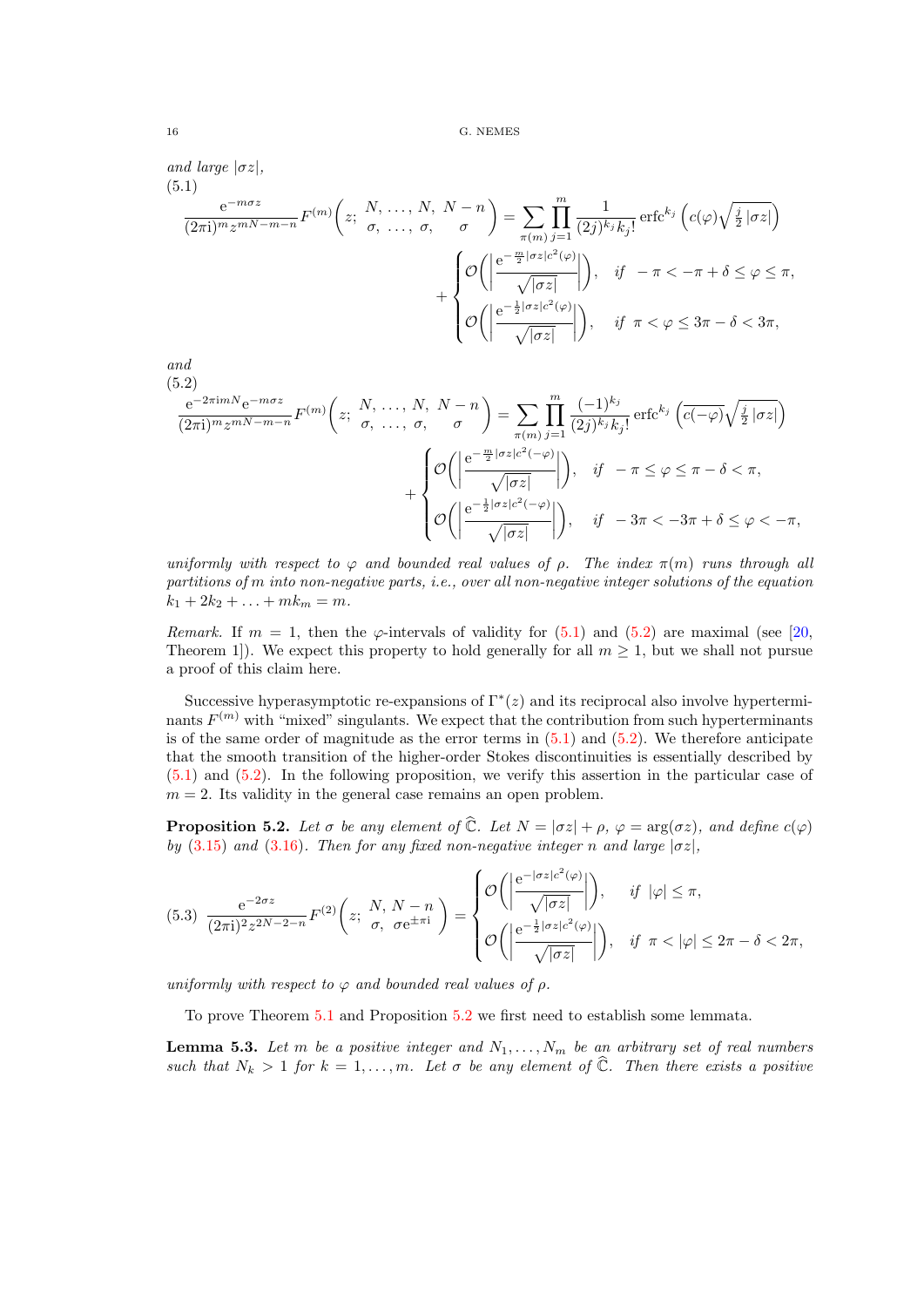<span id="page-16-0"></span>constant  $c_m$ , depending only on m, such that

(5.4) 
$$
\left| F^{(m)} \left( z; \begin{array}{cc} N_1, \ldots, N_m \\ \sigma, \ldots, \sigma \end{array} \right) \right| \leq c_m \frac{1}{|z|} \frac{\sqrt{N_m} \Gamma(N_m)}{|\sigma|^{N_m}} \prod_{k=1}^{m-1} \frac{\sqrt{\Sigma_k} \Gamma(N_k - 1)}{|\sigma|^{N_k - 1}} \times \begin{cases} 1 & \text{if } |\varphi| \leq \pi, \\ |\cos \varphi|^{-\Sigma_1} & \text{if } \pi < \varphi < \frac{3\pi}{2}, \end{cases}
$$

where  $\varphi = \arg(\sigma z)$  and  $\Sigma_k = N_k + N_{k+1} + \ldots + N_m$ .

Proof. Throughout the proof, we shall use the following inequality:

(5.5) 
$$
\left|1+\frac{t}{w}\right| \ge \begin{cases} 1 & \text{if } |\arg w| \le \frac{\pi}{2}, \\ |\sin(\arg w)| & \text{if } \frac{\pi}{2} < |\arg w| < \pi, \end{cases}
$$

where  $t > 0$ . The proof of  $(5.5)$  is elementary and is therefore left to the reader.

We proceed by induction on m. The base case  $m = 1$  was proved in [\[2,](#page-21-0) Proposition B.1]. Assume that the statement holds for  $1, 2, \ldots, m-1$   $(m \ge 2)$ . If  $|\varphi| < \pi$ , we can write, using [\(3.5\)](#page-6-0) and [\(3.7\)](#page-7-0), that (5.6)

$$
F^{(m)}\left(z; \begin{array}{cc} N_1, & \ldots, & N_m \\ \sigma, & \ldots, & \sigma \end{array}\right) = e^{\pi i N_1} \frac{1}{z} \frac{1}{\sigma^{N_1}} \int_0^{+\infty} \frac{e^{-t} t^{N_1 - 1}}{1 + t/(\sigma z)} F^{(m-1)}\left(\frac{t}{\sigma} e^{\pi i}; \begin{array}{cc} N_2, & \ldots, & N_m \\ \sigma, & \ldots, & \sigma \end{array}\right) dt.
$$

Then by the induction hypothesis and the inequality (5.5), we readily find that

$$
\left| F^{(m)} \left( z; \begin{array}{c} N_1, \ldots, N_m \\ \sigma, \ldots, \sigma \end{array} \right) \right| \leq c_{m-1} \frac{1}{|z|} \frac{\sqrt{N_m} \Gamma(N_m)}{|\sigma|^{N_m}} \frac{\Gamma(N_1 - 1)}{|\sigma|^{N_1 - 1}} \prod_{k=2}^{m-1} \frac{\sqrt{\Sigma_k} \Gamma(N_k - 1)}{|\sigma|^{N_k - 1}} \n< c_{m-1} \frac{1}{|z|} \frac{\sqrt{N_m} \Gamma(N_m)}{|\sigma|^{N_m}} \prod_{k=1}^{m-1} \frac{\sqrt{\Sigma_k} \Gamma(N_k - 1)}{|\sigma|^{N_k - 1}},
$$

provided  $|\varphi| \leq \frac{\pi}{2}$ .

Consider now the phase range  $\frac{\pi}{2} < \varphi \leq \pi$ . We deform the contour of integration in (5.6) by rotating it through an acute angle  $\alpha$ . Thus, by appealing to Cauchy's theorem and analytic continuation, we have, for an arbitrary  $0 < \alpha < \frac{\pi}{2}$ , that

$$
F^{(m)}\left(z; \begin{array}{ccc} N_1, & \ldots, & N_m \\ \sigma, & \ldots, & \sigma \end{array}\right) = e^{\pi i N_1} \frac{1}{z} \frac{1}{\sigma^{N_1}} \left(\frac{e^{i\alpha}}{\cos \alpha}\right)^{N_1} \times \int_0^{+\infty} \frac{e^{-\frac{se^{i\alpha}}{\cos \alpha}} s^{N_1 - 1}}{1 + se^{i\alpha}/(\sigma z \cos \alpha)} F^{(m-1)}\left(\frac{se^{i(\alpha + \pi)}}{\sigma \cos \alpha}; \begin{array}{ccc} N_2, & \ldots, & N_m \\ \sigma, & \ldots, & \sigma \end{array}\right) ds
$$

when  $\frac{\pi}{2} < \varphi \leq \pi$ . Employing the inequality (5.5), we then obtain the bound

$$
\left| F^{(m)} \left( z; \begin{array}{c} N_1, \ldots, N_m \\ \sigma, \ldots, \sigma \end{array} \right) \right| \leq \frac{1}{|z|} \frac{1}{|\sigma|^{N_1}} \frac{1}{(\cos \alpha)^{N_1}} \left| F^{(m-1)} \left( \frac{s e^{i(\alpha + \pi)}}{\sigma \cos \alpha}; \begin{array}{c} N_2, \ldots, N_m \\ \sigma, \ldots, \sigma \end{array} \right) \right| ds
$$

$$
\times \begin{cases} 1 & \text{if } \frac{\pi}{2} < \varphi \leq \frac{\pi}{2} + \alpha, \\ \csc(\varphi - \alpha) & \text{if } \frac{\pi}{2} + \alpha < \varphi \leq \pi. \end{cases}
$$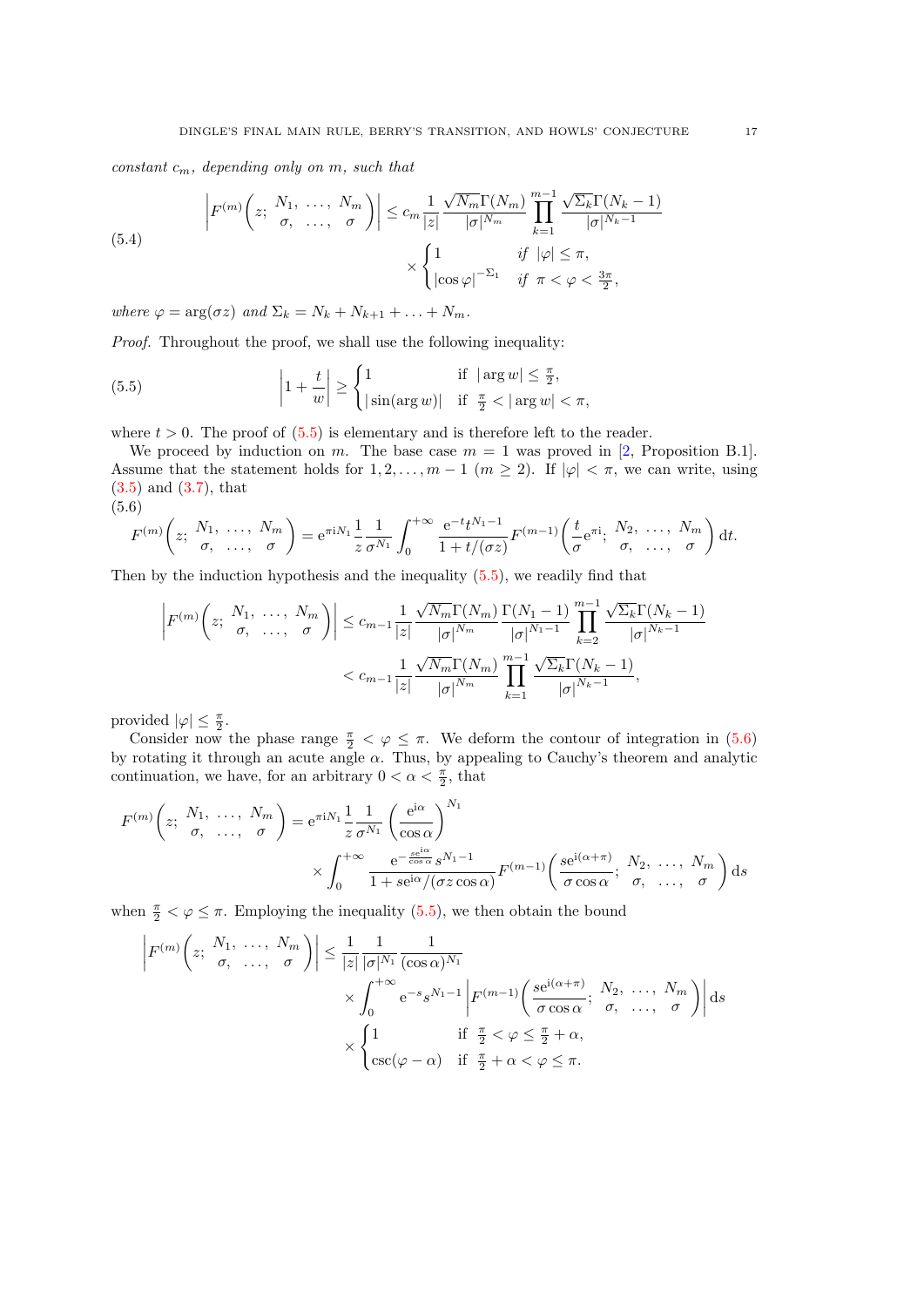<span id="page-17-0"></span>We can simplify this result further by using the induction hypothesis to deduce

(5.7) 
$$
\left| F^{(m)}\left(z; \begin{array}{cc} N_1, \ldots, N_m \\ \sigma, \ldots, \sigma \end{array} \right) \right| \leq c_{m-1} \frac{1}{|z|} \frac{\sqrt{N_m} \Gamma(N_m)}{|\sigma|^{N_m}} \frac{\Gamma(N_1 - 1)}{|\sigma|^{N_1 - 1}} \prod_{k=2}^{m-1} \frac{\sqrt{\Sigma_k} \Gamma(N_k - 1)}{|\sigma|^{N_k - 1}} \\ \times \frac{1}{(\cos \alpha)^{\Sigma_1 - 1}} \times \begin{cases} 1 & \text{if } \frac{\pi}{2} < \varphi \leq \frac{\pi}{2} + \alpha, \\ \csc(\varphi - \alpha) & \text{if } \frac{\pi}{2} + \alpha < \varphi \leq \pi. \end{cases}
$$

We now choose the value of  $\alpha$  which minimises the right-hand side of this inequality when  $\varphi = \pi$ , we now choose the value of  $\alpha$  which minimises the right-hand side of this inequality when  $\varphi = \pi$ , namely  $\alpha = \arccot(\sqrt{\Sigma_1 - 1})$ . With this choice of  $\alpha$ , the factor in the second line of (5.7) may be bounded by  $\sqrt{e \Sigma_1}$  for all  $\frac{\pi}{2} < \varphi \leq \pi$  (see the proof of Proposition B.1 in [\[2\]](#page-21-0)). A similar proof holds for the conjugate sector  $-\pi \leq \varphi < -\frac{\pi}{2}$ .

Finally, it remains to consider the sector  $\pi < \varphi < \frac{3\pi}{2}$ . The proof is based on the functional relation (cf.  $(3.8)$ )

$$
F^{(m)}\left(z; \begin{array}{c} N_1, \ldots, N_m \\ \sigma, \ldots, \sigma \end{array}\right) = F^{(m)}\left(z e^{-2\pi i}; \begin{array}{c} N_1, \ldots, N_m \\ \sigma, \ldots, \sigma \end{array}\right) + 2\pi i e^{\sigma z} z^{N_1 - 1} F^{(m-1)}\left(z; \begin{array}{c} N_2, \ldots, N_m \\ \sigma, \ldots, \sigma \end{array}\right).
$$

The first term on the right-hand side can be estimated by applying the result of the previous paragraph. To estimate the second term, we use the induction hypothesis. Accordingly,

$$
\left| F^{(m)}\left(z; \begin{array}{c} N_1, \ \ldots, \ N_m \\ \sigma, \ \ldots, \ \sigma \end{array} \right) \right| \leq \sqrt{\mathrm{e}} c_{m-1} \frac{1}{|z|} \frac{\sqrt{N_m} \Gamma(N_m)}{|\sigma|^{N_m}} \prod_{k=1}^{m-1} \frac{\sqrt{\Sigma_k} \Gamma(N_k - 1)}{|\sigma|^{N_k - 1}} \\ + \frac{2\pi |\sigma z|^{N_1 - 1} \mathrm{e}^{-|\sigma z| |\cos \varphi|}}{\sqrt{\Sigma_1} \Gamma(N_1 - 1)} \frac{1}{|\cos \varphi|^{N_2}} c_{m-1} \frac{1}{|z|} \frac{\sqrt{N_m} \Gamma(N_m)}{|\sigma|^{N_m}} \prod_{k=1}^{m-1} \frac{\sqrt{\Sigma_k} \Gamma(N_k - 1)}{|\sigma|^{N_k - 1}}.
$$

Notice that the quantity  $r^M e^{-ar}$ , as a function of  $r > 0$ , takes its maximum value at  $r = M/a$ when  $a > 0$  and  $M > 0$ . We therefore find that

$$
\frac{2\pi\left|\sigma z\right|^{N_1-1}\mathrm{e}^{-\left|\sigma z\right|\left|\cos\varphi\right|}}{\sqrt{\Sigma_1}\Gamma(N_1-1)}\frac{1}{\left|\cos\varphi\right|^{\Sigma_2}}\leq \frac{\sqrt{2\pi(N_1-1)}}{\sqrt{\Sigma_1}\Gamma^*(N_1-1)}\frac{1}{\left|\cos\varphi\right|^{\Sigma_1-1}}<\sqrt{2\pi}\frac{1}{\left|\cos\varphi\right|^{\Sigma_1}}.
$$

The second inequality can be obtained from the fact that  $\Gamma^*(M) \geq 1$  for any  $M > 0$  (see, for instance,  $[21, Eq. 5.6.1]$  $[21, Eq. 5.6.1]$ . This completes the proof of the lemma.

We now define the value of the hyperterminant  $F^{(m)}$  at the origin to be

$$
F^{(m)}\left(0;\begin{array}{l}N_1,\ldots,N_m\\ \sigma_1,\ldots,\sigma_m\end{array}\right)=\lim_{\substack{|z|\to 0\\|\arg(\sigma_1z)|<\pi}}F^{(m)}\left(z;\begin{array}{l}N_1,\ldots,N_m\\ \sigma_1,\ldots,\sigma_m\end{array}\right),
$$

provided that this limit exists.

**Lemma 5.4.** Let  $m \geq 2$  be a positive integer and  $N_1, \ldots, N_m$  be an arbitrary set of real numbers such that  $N_1 > 2$  and  $N_k > 1$  for  $k = 2, \ldots, m$ . Let  $\sigma$  be any element of  $\widehat{\mathbb{C}}$ . Then

$$
\left| F^{(m)}\left(0; \begin{array}{c} N_1, \ \ldots, \ N_m \\ \sigma, \ \ldots, \ \sigma \end{array}\right) \right| \leq c_m \frac{\sqrt{N_m} \Gamma(N_m)}{|\sigma|^{N_m}} \frac{\Gamma(N_1-2)}{|\sigma|^{N_1-2}} \prod_{k=2}^{m-1} \frac{\sqrt{\Sigma_k} \Gamma(N_k-1)}{|\sigma|^{N_k-1}}
$$

where  $c_m$  is the constant appearing in Lemma [5.3](#page-15-0) and, as before,  $\Sigma_k = N_k + N_{k+1} + \ldots + N_m$ .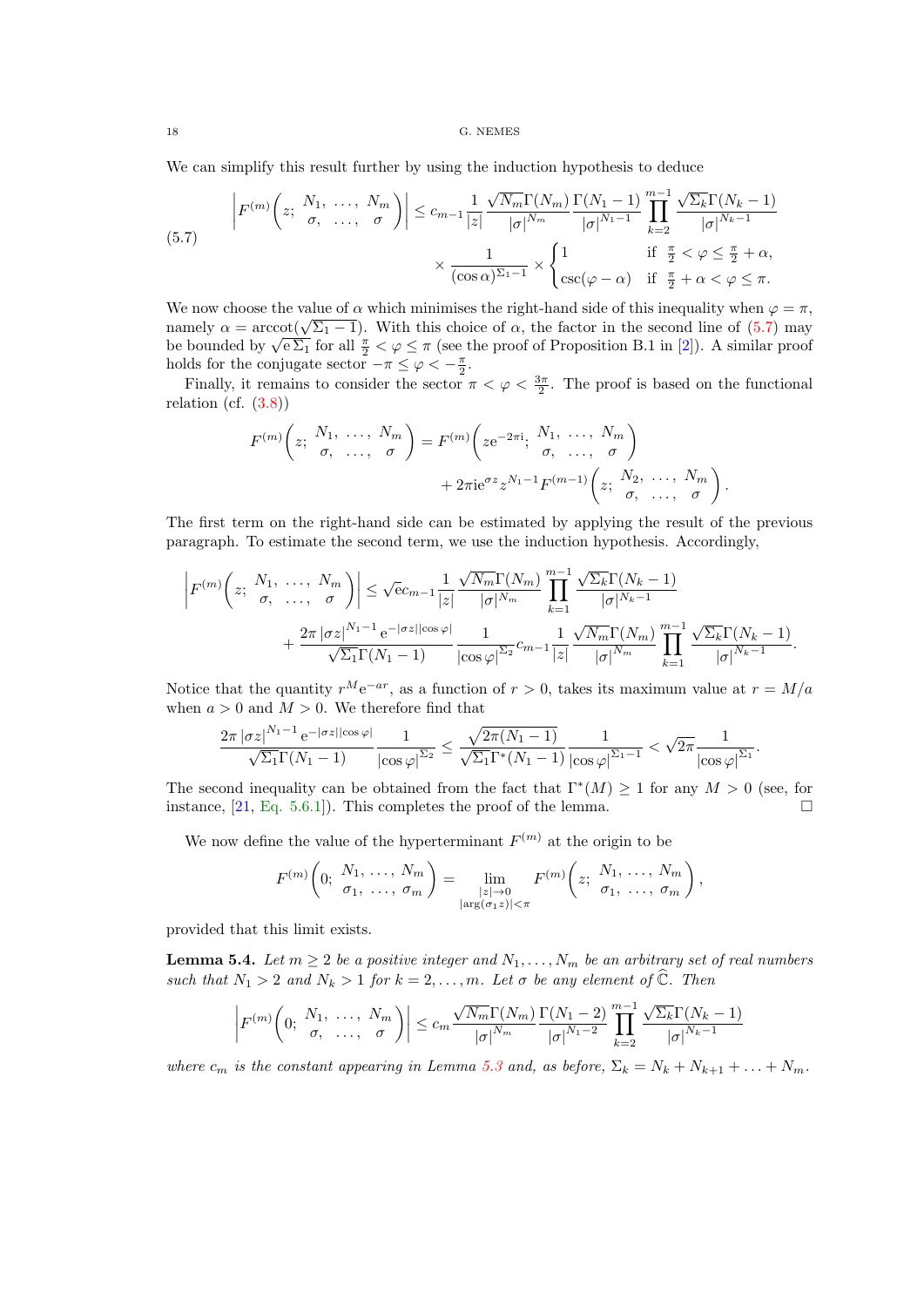<span id="page-18-0"></span>Proof. From [\(5.6\)](#page-16-0), we can infer that

$$
F^{(m)}\left(0; \begin{array}{ccc} N_1, & \ldots, & N_m \\ \sigma, & \ldots, & \sigma \end{array}\right) = e^{\pi i N_1} \frac{1}{\sigma^{N_1 - 1}} \int_0^{+\infty} e^{-t} t^{N_1 - 2} F^{(m-1)}\left(\frac{t}{\sigma} e^{\pi i}, \begin{array}{ccc} N_2, & \ldots, & N_m \\ \sigma, & \ldots, & \sigma \end{array}\right) dt.
$$

The desired result now follows by estimating the right-hand side using the inequality [\(5.4\)](#page-16-0).  $\square$ 

Proof of Theorem [5.1.](#page-14-0) Throughout the proof, we will frequently make use of the following inequality:

(5.8) 
$$
|\text{erfc}(w)| \le \begin{cases} K|\text{e}^{-w^2}|, & \text{if } \operatorname{Re}(w) \ge 0, \\ K, & \text{if } \operatorname{Re}(w) < 0, \end{cases}
$$

with an absolute constant  $K > 0$ . This inequality can be verified by reference to the large-w behaviour of  $erfc(w)$  (see, e.g., [\[21,](#page-22-0) §[7.12\(i\)\]](https://dlmf.nist.gov/7.12.i)) and the fact that erfc is an entire function. We leave the details to the interested reader.

We begin with the proof of  $(5.1)$ . The proof is by induction on n. For the base case  $n = 0$ , we combine  $(4.4)$ ,  $(4.2)$  and  $(3.14)$  to obtain

$$
\frac{e^{-m\sigma z}}{(2\pi i)^m z^{mN-m}} F^{(m)}\left(z; \begin{array}{c} N, \ldots, N \\ \sigma, \ldots, \sigma \end{array}\right)
$$
\n
$$
= \sum_{\pi(m)} \prod_{j=1}^m \frac{1}{j^{k_j} k_j!} \left(\frac{1}{2} \operatorname{erfc}\left(c(\varphi) \sqrt{\frac{j}{2} |\sigma z|}\right) + \mathcal{O}\left(\left|\frac{e^{-\frac{j}{2} |\sigma z| c^2(\varphi)}}{\sqrt{j |\sigma z|}}\right|\right)\right)^{k_j}.
$$

In arriving at this expression, we made use of the fact that  $k_1 + 2k_2 + \ldots + mk_m = m$ . Expanding the right-hand side using the binomial theorem gives [\(5.1\)](#page-15-0) but with the error term

$$
(5.9) \quad \mathcal{O}(1) \sum_{\pi(m)} \prod_{j=1}^{m} \frac{1}{j^{k_j} k_j!} \frac{e^{-\frac{j k_j}{2} |\sigma z| c^2(\varphi)}}{\sqrt{j |\sigma z|}} \sum_{r=0}^{k_j-1} {k_j \choose r} \frac{1}{2^r} \operatorname{erfc}^r (c(\varphi) \sqrt{\frac{j}{2} |\sigma z|}) \frac{e^{\frac{j r}{2} |\sigma z| c^2(\varphi)}}{(j |\sigma z|)^{(k_j-1-r)/2}}.
$$

Consider first the case that  $-\pi < -\pi + \delta \leq \varphi \leq \pi$ . In this case Re $(c(\varphi)) \geq 0$  (see [\[20,](#page-22-0) Fig. 4]), and therefore (5.8) implies that the inner sum in (5.9) is  $\mathcal{O}(1)$  for large  $|\sigma z|$ . Since  $k_1 + 2k_2 + \ldots + mk_m = m$ , (5.9) can then be simplified to the form given in [\(5.1\)](#page-15-0). If  $\pi < \varphi \le$  $3\pi - \delta < 3\pi$ , then Re(c( $\varphi$ )) < 0 (cf. [\[20,](#page-22-0) Fig. 4]). Hence, in this case the inner sum in (5.9) is

$$
\mathcal{O}(1)e^{\frac{j(k_j-1)}{2}|\sigma z|c^2(\varphi)},
$$

giving the desired error term in [\(5.1\)](#page-15-0).

Suppose now that  $(5.1)$  holds up to  $n-1$ , where n is a positive integer. The induction step relies upon the identity (see  $[15, Eq. (2.8)]$ )

(5.10) 
$$
zF^{(m)}\left(z; \begin{array}{c} N, \ldots, N, N-n \\ \sigma, \ldots, \sigma, \sigma \end{array}\right) = F^{(m)}\left(z; \begin{array}{c} N, \ldots, N, N-n+1 \\ \sigma, \ldots, \sigma, \sigma \end{array}\right) - \sum_{k=0}^{m-1} F^{(k)}\left(z; \begin{array}{c} N, \ldots, N \\ \sigma, \ldots, \sigma \end{array}\right) F^{(m-k)}\left(0; \begin{array}{c} N+1, N, \ldots, N-n \\ \sigma, \sigma, \ldots, \sigma \end{array}\right).
$$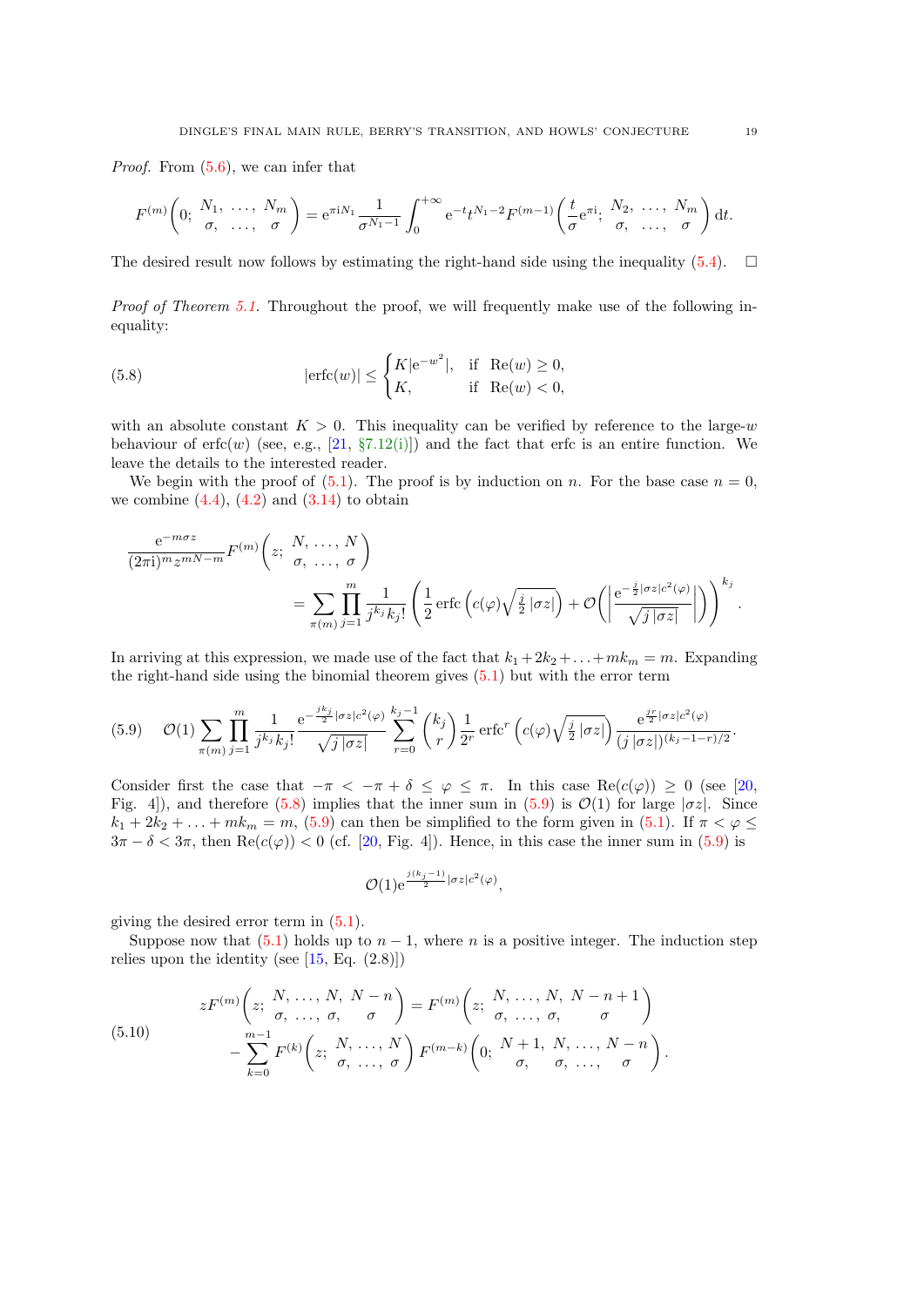We will estimate the sum in [\(5.10\)](#page-18-0) under the assumptions that  $|\sigma z|$  is large,  $N \sim |\sigma z|$ , and m and  $n$  are both fixed. From Lemma  $5.4$ , we can assert that

$$
\begin{aligned}\n\left| F^{(m-k)}\left(0; \begin{array}{c} N+1, N, \dots, N-n \\ \sigma, \sigma, \dots, \sigma \end{array}\right) \right| \\
&\leq c_{m-k} \frac{\sqrt{N-n} \Gamma(N-n)}{|\sigma|^{N-n}} \left( \frac{\Gamma(N-1)}{|\sigma|^{N-1}} \right)^{m-k-1} \prod_{j=1}^{m-k-2} \sqrt{jN-n}\n\end{aligned}
$$

for any  $0 \leq k \leq m-2$ . On replacing the gamma functions by Stirling's approximation, we obtain

$$
(5.11) \tF^{(m-k)}\left(0; \frac{N+1}{\sigma}, \frac{N}{\sigma}, \dots, \frac{N-n}{\sigma}\right) = \mathcal{O}(1) \left|z\right|^{(m-k)(N-1)-n+1} e^{-(m-k)|\sigma z|} \frac{1}{\sqrt{|\sigma z|}}.
$$

By [\[18,](#page-22-0) Eq. (2.2)] this estimate is also valid for  $k = m - 1$ . Assume that  $\varphi$  is confined to the sector  $-\pi < -\pi + \delta \leq \varphi \leq \pi$  (and so, in particular,  $\text{Re}(c(\varphi)) \geq 0$ ). The combination of the base case (with k in place of m) and the inequality  $(5.8)$  yields the crude estimate

(5.12) 
$$
\frac{e^{-k\sigma z}}{(2\pi i)^k z^{kN-k}} F^{(k)}\left(z; \begin{array}{c} N, \ldots, N \\ \sigma, \ldots, \sigma \end{array}\right) = \mathcal{O}(1) e^{-\frac{k}{2} |\sigma z| c^2(\varphi)}.
$$

Note that (5.12) remains true when  $k = 0$ . Since  $\text{Re}(\frac{1}{2}|\sigma z|c^2(\varphi)) = |\sigma z| (1 + \cos \varphi) = |\sigma z| +$  $\text{Re}(\sigma z)$ , we can infer from (5.11) and (5.12) that the summation in [\(5.10\)](#page-18-0) is

$$
\sum_{k=0}^{m-1} \mathcal{O}(1) e^{k\sigma z} z^{kN-k} e^{-\frac{k}{2} |\sigma z| c^2(\varphi)} |z|^{(m-k)(N-1)-n+1} e^{-(m-k)|\sigma z|} \frac{1}{\sqrt{|\sigma z|}}
$$
  
= 
$$
z^{mN-m-n+1} e^{m\sigma z} \mathcal{O}\left(\left|\frac{e^{-\frac{m}{2} |\sigma z| c^2(\varphi)}}{\sqrt{|\sigma z|}}\right|\right).
$$

Thus, after re-normalisation, [\(5.10\)](#page-18-0) becomes

$$
\frac{e^{-m\sigma z}}{(2\pi i)^m z^{mN-m-n}} F^{(m)}\left(z; \begin{array}{l}N, \ldots, N, N-n\\ \sigma, \ldots, \sigma, \sigma\end{array}\right)
$$
\n
$$
= \frac{e^{-m\sigma z}}{(2\pi i)^m z^{mN-m-n+1}} F^{(m)}\left(z; \begin{array}{l}N, \ldots, N, N-n+1\\ \sigma, \ldots, \sigma, \sigma\end{array}\right) + \mathcal{O}\left(\left|\frac{e^{-\frac{m}{2}|\sigma z| c^2(\varphi)}}{\sqrt{|\sigma z|}}\right|\right).
$$

The desired result now follows by applying the induction hypothesis on the right-hand side of this equality. If  $\pi < \varphi \leq 3\pi - \delta < 3\pi$ , then  $\text{Re}(c(\varphi)) < 0$  and the left-hand side of (5.12) is  $\mathcal{O}(1)$ . Thus, the sum in  $(5.10)$  may be estimated as

$$
\sum_{k=0}^{m-1} \mathcal{O}(1) e^{k\sigma z} z^{kN-k} |z|^{(m-k)(N-1)-n+1} e^{-(m-k)|\sigma z|} \frac{1}{\sqrt{|\sigma z|}}
$$
  
=  $z^{mN-m-n+1} e^{m\sigma z} \sum_{k=0}^{m-1} \mathcal{O}\left(\left|\frac{e^{-\frac{m-k}{2}|\sigma z|c^2(\varphi)}}{\sqrt{|\sigma z|}}\right|\right) = z^{mN-m-n+1} e^{m\sigma z} \mathcal{O}\left(\left|\frac{e^{-\frac{1}{2}|\sigma z|c^2(\varphi)}}{\sqrt{|\sigma z|}}\right|\right).$ 

We can now proceed analogously to the preceding case and finish the proof of  $(5.1)$ .

The proof of [\(5.2\)](#page-15-0) is completely analogous, except that one uses the asymptotic formula (cf.  $[20, Eq. (5.11)]$  $[20, Eq. (5.11)]$ 

$$
\frac{e^{-2\pi i N}e^{-\sigma z}}{2\pi i z^{N-1-n}}F^{(1)}\left(z;\ \frac{N-n}{\sigma}\right)=-\frac{1}{2}\operatorname{erfc}\left(\overline{c(-\varphi)}\sqrt{\frac{1}{2}|\sigma z|}\right)+\mathcal{O}\left(\left|\frac{e^{-\frac{1}{2}|\sigma z|c^2(-\varphi)}}{\sqrt{|\sigma z|}}\right|\right),\right.
$$

valid when  $-3\pi < -3\pi + \delta \leq \varphi \leq \pi - \delta < \pi$ , in place of [\(3.14\)](#page-8-0). We omit the details.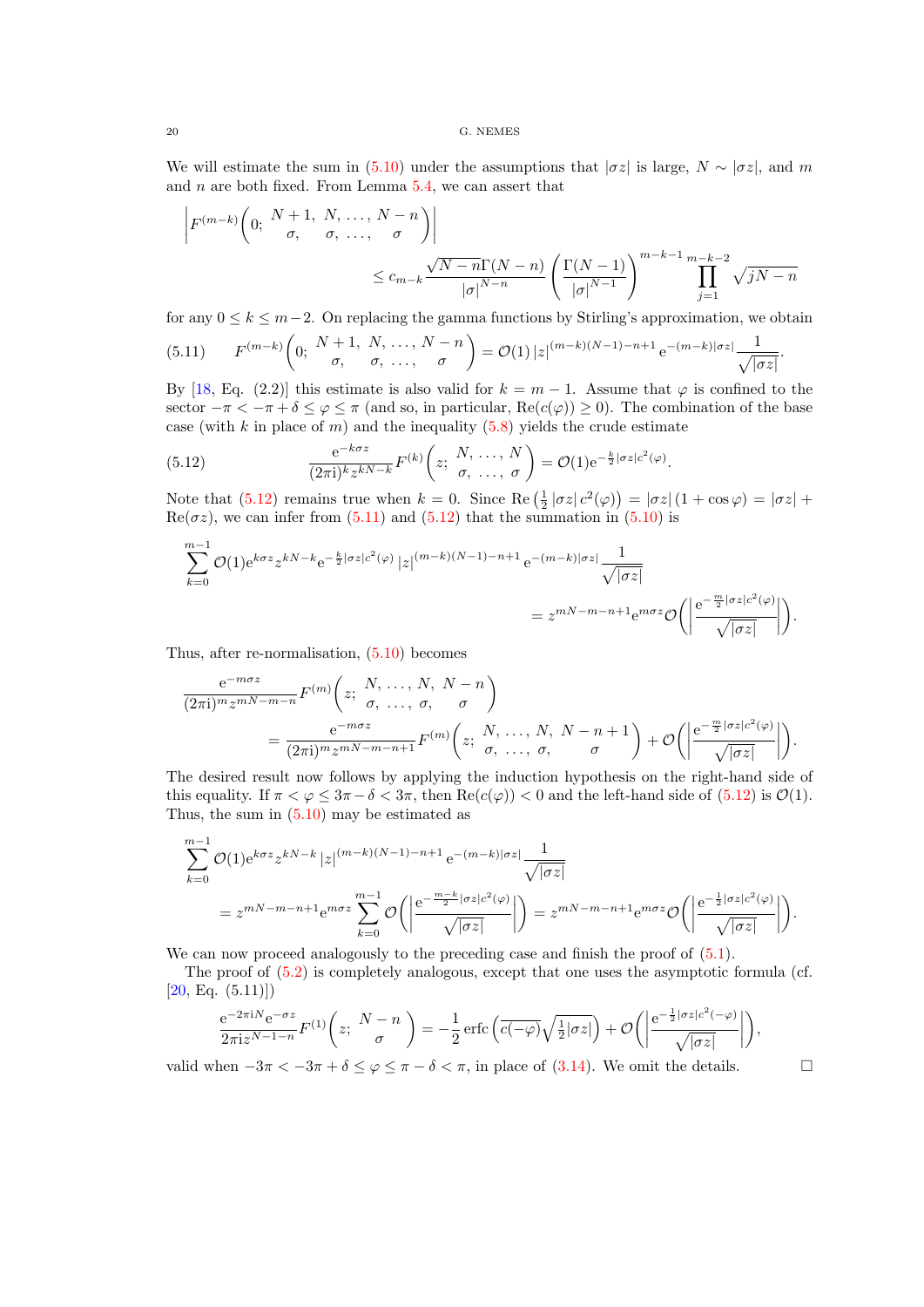<span id="page-20-0"></span>Proof of Proposition [5.2.](#page-15-0) Consider first the case when the singulant pair is  $(\sigma, \sigma e^{-\pi i})$ . If we make a change of integration variable from  $t_2$  to u by  $u = t_2/(t_1 e^{\pi i})$  and then from  $t_1$  to s by  $s = t_1(1 + u)$ , [\(3.5\)](#page-6-0) is recast as

$$
F^{(2)}\left(z;\ \frac{N}{\sigma},\ \frac{N-n}{\sigma e^{-\pi i}}\right) = (-1)^n e^{\pi i N} \int_0^{+\infty} \frac{u^{N-n-1}}{(1+u)^{2N-n-1}} F^{(1)}\left((1+u)z;\ \frac{2N-n-1}{\sigma}\right) \mathrm{d}u.
$$

Using the inequality  $(5.4)$  and the known integral representation of the beta function  $[21, Eq.]$  $[21, Eq.]$  $[21, Eq.]$ [5.12.3\]](https://dlmf.nist.gov/5.12.E3), we deduce

(5.13) 
$$
\left| F^{(2)}\left(z; \begin{array}{c}N, N-n \\ \sigma, \ \sigma e^{-\pi i} \end{array}\right) \right| \leq c_1 \frac{1}{|z|} \frac{1}{|\sigma|^{2N-n-1}} \frac{\Gamma(N-n)\Gamma(N)}{\sqrt{2N-n-1}}
$$

provided  $|\varphi| \leq \pi$ . If  $|\sigma z|$  is large,  $N \sim |\sigma z|$ , and n is fixed, then, with the aid of Stirling's formula, we find from (5.13) that

$$
(5.14) \quad F^{(2)}\left(z;\ \frac{N,\ N-n}{\sigma,\ \sigma e^{-\pi i}}\right) = \mathcal{O}(1) \left|z\right|^{2N-2-n} e^{-2|\sigma z|} \frac{1}{\sqrt{|\sigma z|}} = z^{2N-2-n} e^{2\sigma z} \mathcal{O}\left(\left|\frac{e^{-|\sigma z|c^2(\varphi)}}{\sqrt{|\sigma z|}}\right|\right)
$$

uniformly in the sector  $|\varphi| < \pi$ .

Suppose now that  $\pi < \varphi \leq 2\pi - \delta < 2\pi$ . From [\(3.8\)](#page-7-0), one infers

$$
F^{(2)}\left(z;\begin{array}{cc}N,\ N-n\\ \sigma,&\sigma e^{-\pi i}\end{array}\right)=F^{(2)}\left(ze^{-2\pi i};\begin{array}{cc}N,\ N-n\\ \sigma,&\sigma e^{-\pi i}\end{array}\right)+2\pi ie^{\sigma z}z^{N-1}F^{(1)}\left(z;\begin{array}{cc}N-n\\ \sigma e^{-\pi i}\end{array}\right).
$$

If we again take  $N \sim |\sigma z| \gg 1$ , and keep n fixed, then we can estimate the first term on the right-hand side by the quantity on the right-hand side of (5.14). Regarding the second term, since  $0 < \arg(\sigma e^{-\pi i} z) \leq \pi - \delta < \pi$ , Olver's formula [\(3.13\)](#page-8-0) implies that

$$
2\pi i e^{\sigma z} z^{N-1} F^{(1)}\left(z; \frac{N-n}{\sigma e^{-\pi i}}\right) = z^{2N-2-n} e^{2\sigma z} \mathcal{O}\left(\left|\frac{e^{-\frac{1}{2}|\sigma z| c^2(\varphi)}}{\sqrt{|\sigma z|}}\right|\right).
$$

The conjugate sector  $-2\pi < -2\pi + \delta \leq \varphi < -\pi$  may be treated in a similar manner.

If the singulant pair is  $(\sigma, \sigma e^{\pi i})$ , the estimate [\(5.3\)](#page-15-0) can simply be deduced from the previous case and the equality

$$
F^{(2)}\left(z;\begin{array}{l}N,\,N-n\\ \sigma,\quad\sigma e^{\pi i}\end{array}\right)=e^{-2\pi iN}F^{(2)}\left(z;\begin{array}{l}N,\,N-n\\ \sigma,\quad\sigma e^{-\pi i}\end{array}\right),
$$

which follows readily from the definition  $(3.5)$ .

#### 6. Conclusions

The Stokes phenomenon concerns the sudden change across certain rays in the complex plane, known as Stokes lines, exhibited by the coefficients multiplying exponentially small terms in compound asymptotic expansions. Dingle introduced a set of rules for locating Stokes lines and continuing asymptotic expansions across them. Included among these rules is the "final main rule" stating that half the discontinuity in form occurs on reaching the Stokes line, and half on leaving it the other side. Berry showed that, if an asymptotic expansion is terminated at or near its numerically least term, the transition between two different asymptotic forms across a Stokes line is effected smoothly and not discontinuously. Furthermore, for a wide class of functions, the coefficient multiplying a subdominant exponential contribution (a Stokes multiplier) possesses a universal structure expressed approximately in terms of an error function whose argument is an appropriate variable describing the transition across a Stokes line.

In this paper, we revisited the well-known asymptotic expansions of the gamma function and its reciprocal. These expansions do not share the simple properties above. In the neighbourhood of a Stokes line, not one but infinitely many exponentially small contributions appear,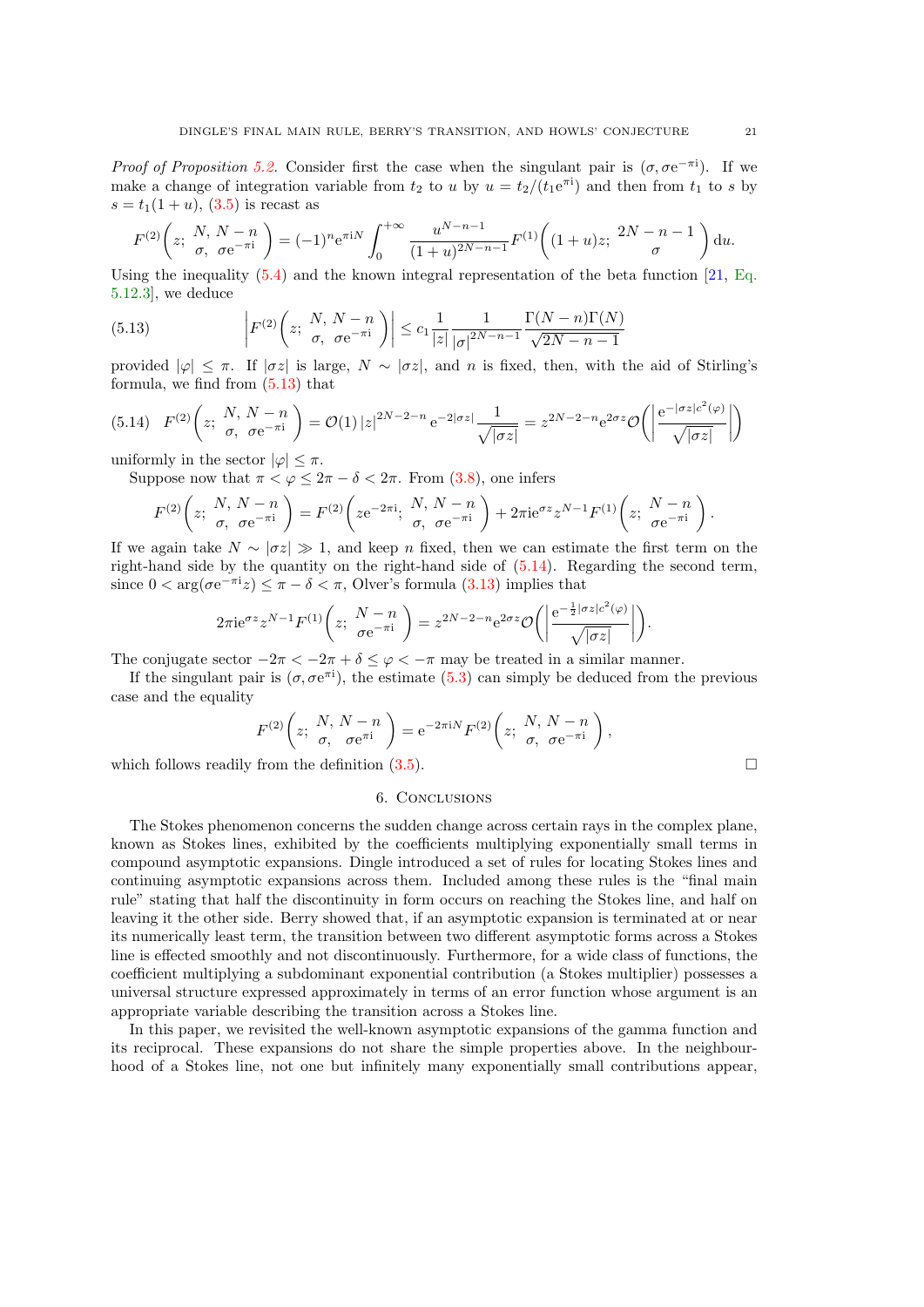<span id="page-21-0"></span>each associated with its own Stokes multiplier. Moreover, these multipliers may no longer obey Dingle's rule: their values can differ from  $\frac{1}{2}$  on a Stokes line and can be non-zero only on the line itself. This unconventional behaviour of the multipliers is a manifestation of an infinite number of higher-order Stokes phenomena. We demonstrated that these phenomena are rapid but smooth transitions in the remainder terms of successive hyperasymptotic re-expansions. The approximate functional form of the Stokes multipliers is, however, no longer described by a single error function but rather by a multivariate polynomial in such functions. The basis of our proof was an identity between hyperterminants, which was originally conjectured by Howls.

The treatment presented here is limited to the situation where all the singulants are equal to each other. In the language of Borel summation, this means that the singularities of the Borel transform are collinear and are equally spaced. This is a common phenomenon, e.g., for transseries solutions to non-linear difference and differential equations (cf. [7, 9, [17\]](#page-22-0)). The work in this paper can certainly be extended to cover such problems. A more interesting extension is to allow the singulants to have different magnitude but remain collinear. We believe that the smooth interpretation of the higher-order Stokes phenomenon remains possible in such circumstances, although the approximate functional form may involve transcendental functions that are more complicated than an error function.

#### **ACKNOWLEDGEMENT**

The author wishes to thank A. B. Olde Daalhuis for useful discussions. The author's research was supported by a Premium Postdoctoral Fellowship of the Hungarian Academy of Sciences and by the JSPS Postdoctoral Research Fellowship No. P21020.

#### **REFERENCES**

- [1] E. T. Bell, Exponential polynomials, Ann. Math. 35 (1934), no. 2, pp. 258–277.
- [2] T. B. Bennett, C. J. Howls, G. Nemes, A. B. Olde Daalhuis, Globally exact asymptotics for integrals with arbitrary order saddles,  $SIAM$  J. Math. Anal.  $50$  (2018), no. 2, pp. 2144–2177.
- [3] M. V. Berry, Uniform asymptotic smoothing of Stokes's discontinuities, Proc. R. Soc. Lond. A 422 (1989), no. 1862, pp. 7–21.
- [4] M. V. Berry, Infinitely many Stokes smoothings in the gamma function, Proc. R. Soc. Lond. A 434 (1991), no. 1891, pp. 465–472.
- [5] M. V. Berry, C. J. Howls, Hyperasymptotics, Proc. R. Soc. Lond. A 430 (1990), no. 1880, pp. 653–668.
- [6] M. V. Berry, C. J. Howls, Hyperasymptotics for integrals with saddles, Proc. R. Soc. Lond. A 434 (1991), no. 1892, pp. 657–675.
- [7] L. J. Boele, Transseries for a class of nonlinear difference equations, J. Differ. Equ. Appl. 7 (2001), no. 5, pp. 717–750.
- [8] W. G. C. Boyd, Gamma function asymptotics by an extension of the method of steepest descents, Proc. R. Soc. Lond. A 447 (1994), no. 1931, pp. 609–630.
- [9] B. Braaksma, R. Kuik, Resurgence relations for classes of differential and difference equations, Ann. Fac. Sci. Toulouse Math. **13** (2004), no. 4, pp. 479-492.
- [10] S. J. Chapman, On the non-universality of the error function in the smoothing of Stokes discontinuities, Proc. R. Soc. Lond. A 452 (1996), no. 1953, pp. 2225-2230.
- [11] G. M. Darboux, Mémoire sur l'approximation des fonctions de très-grandes nombres, et sur une classe étendue de développements en série, *J. Math. Pures Appl.* 4 (1878), no. 3, 6–56, pp. 377–416.
- [12] R. B. Dingle, Asymptotic Expansions: Their Derivation and Interpretation, Academic Press, London–New York, 1973.
- [13] C. J. Howls, P. J. Langman, A. B. Olde Daalhuis, On the higher-order Stokes phenomenon, Proc. R. Soc. Lond. A 460 (2004), no. 2048, pp. 2285–2303.
- [14] G. Nemes, Error bounds and exponential improvements for the asymptotic expansions of the gamma function and its reciprocal, Proc. R. Soc. Edinb. A: Math. 145 (2015), no. 3, pp. 571–596.
- [15] A. B. Olde Daalhuis, Hyperterminants II, J. Comput. Appl. Math. 89 (1998), no. 1, pp. 87–95.
- [16] A. B. Olde Daalhuis, Hyperasymptotic solutions of higher order linear differential equations with a singularity of rank one, Proc. R. Soc. Lond. A 454 (1998), no. 1968, pp. 1–29.